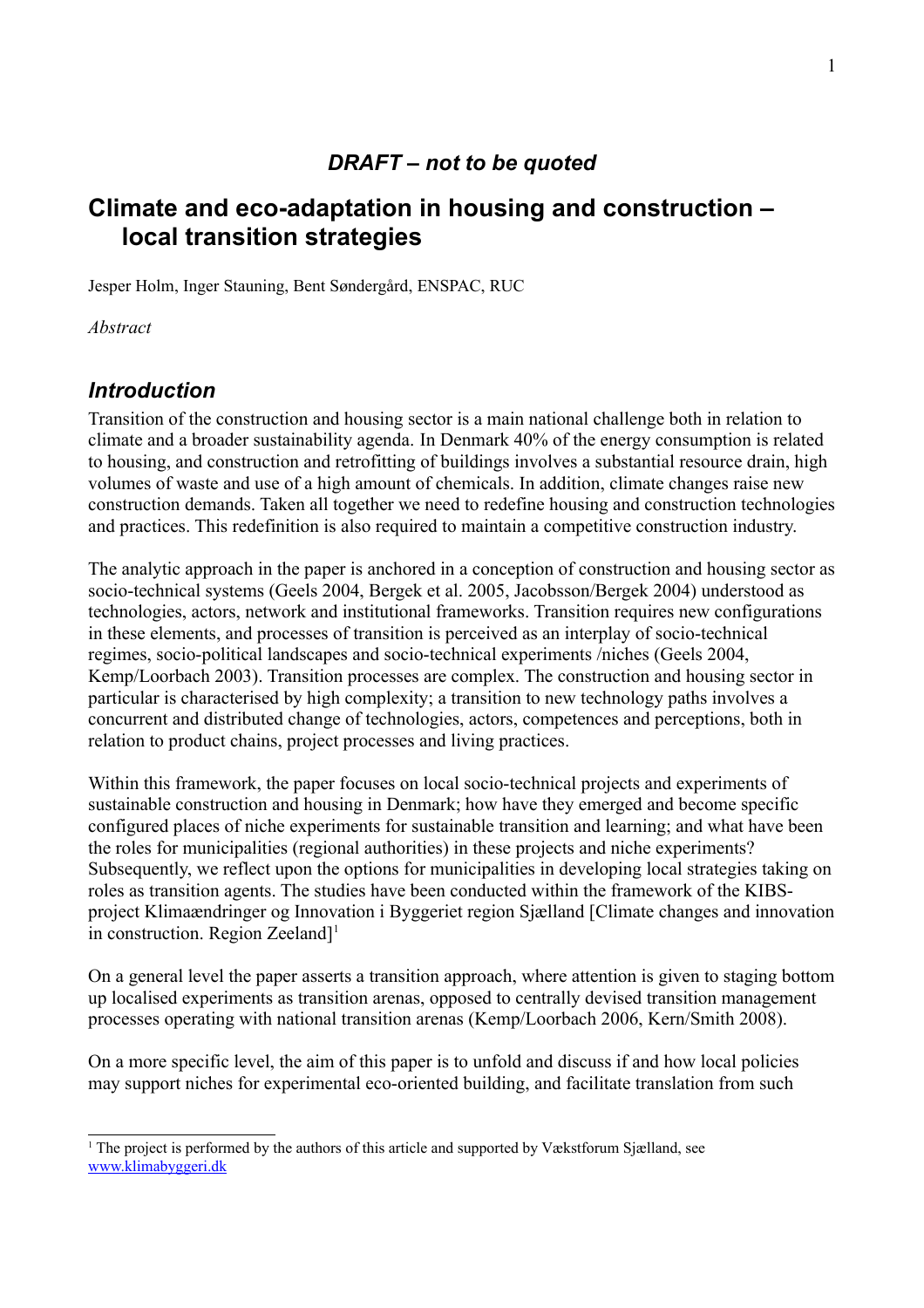niches to mainstream construction, in a way that can redirect the sector towards more sustainable building technology and architecture.

In the paper we are going to address four themes

- $\triangleright$  An outline of the Danish arena for action and socio-technical experiments in sustainable construction and housing, i.e. the construction sector, innovation policies and greening efforts. (We are leaving other relevant-to-the-subject areas unadressed, such as (energy) administration of public buildings and overall energy- and heating planning.
- $\triangleright$  Regions and municipalities as actors in the transition process
- $\triangleright$  Emerging new roles, programs and policies in municipalities.
- $\triangleright$  Experiences of local niche projects and initiatives

The article is concluded with an outline of possible local actions and initiatives for niche developments and for upgrading the socio-technical regimes in a more sustainable direction.

# *Theoretical framework*

It has become widely recognised (e.g. EU commission 2008), that the challenge of sustainability demands profound changes in our production and consumption systems. Most promising approaches are focused on systemic changes; changing the dominant technological regimes and technology systems. The objective is a pervasive chance of socio-technical systems – also including changes of values and practices in civic society.

Basically innovation processes *within* the dominant socio-technical regimes are visualised as incremental and system optimising; more radical innovations are supposed to take place on the fringe of the regimes. The dynamics of the dominant socio-technical regime in relation to green innovation have been studied by economists and innovation researchers, addressing the question of how the consumer and institutional demands for greening of industry and cleaner products may influence innovation (Porter/Linde 1995). The studies of eco-modernisation suggest that the economy may adapt to these requirements by interplay of regulation, institutional dynamics, public awareness and corporate commitment (Gouldson/Murphy 1997, Søndergaard et al. 2003, Holm et al. 2008). Focus has been on the relations between regulation and industry, on institutional reflexivity and on the role of frontrunners and early adopters for the development of low-impact technologies. Frontrunner companies can gain future advantages by early adoption of new, lowimpact technologies, by creating eco-friendly products and subsequently influencing environmental and technical standards in their favour, which in turn will impact the rest. Regulation can thus deliberately use frontrunners for pulling the market by setting and enforcing strict rules and standards, frame R&D clean-tech programmes, support innovative green product chain management and enhance environmental communication among stakeholders and companies.

Along the line of Martin Jänicke's (2000) original anticipation of ecological modernisation, changes in some companies or single technologies will not spur sustainable transitions or structural changes of more complex technology systems within the dominant regimes. Thus, we may find ecological modernisation paths as scattered examples of cleaner construction materials, environmental management in construction companies, energy saving light bulbs or architectural constructions enhancing use of solar heating. But in order to make a step for more sustainable construction, transition of the whole socio-technical system of housing/dwelling is required.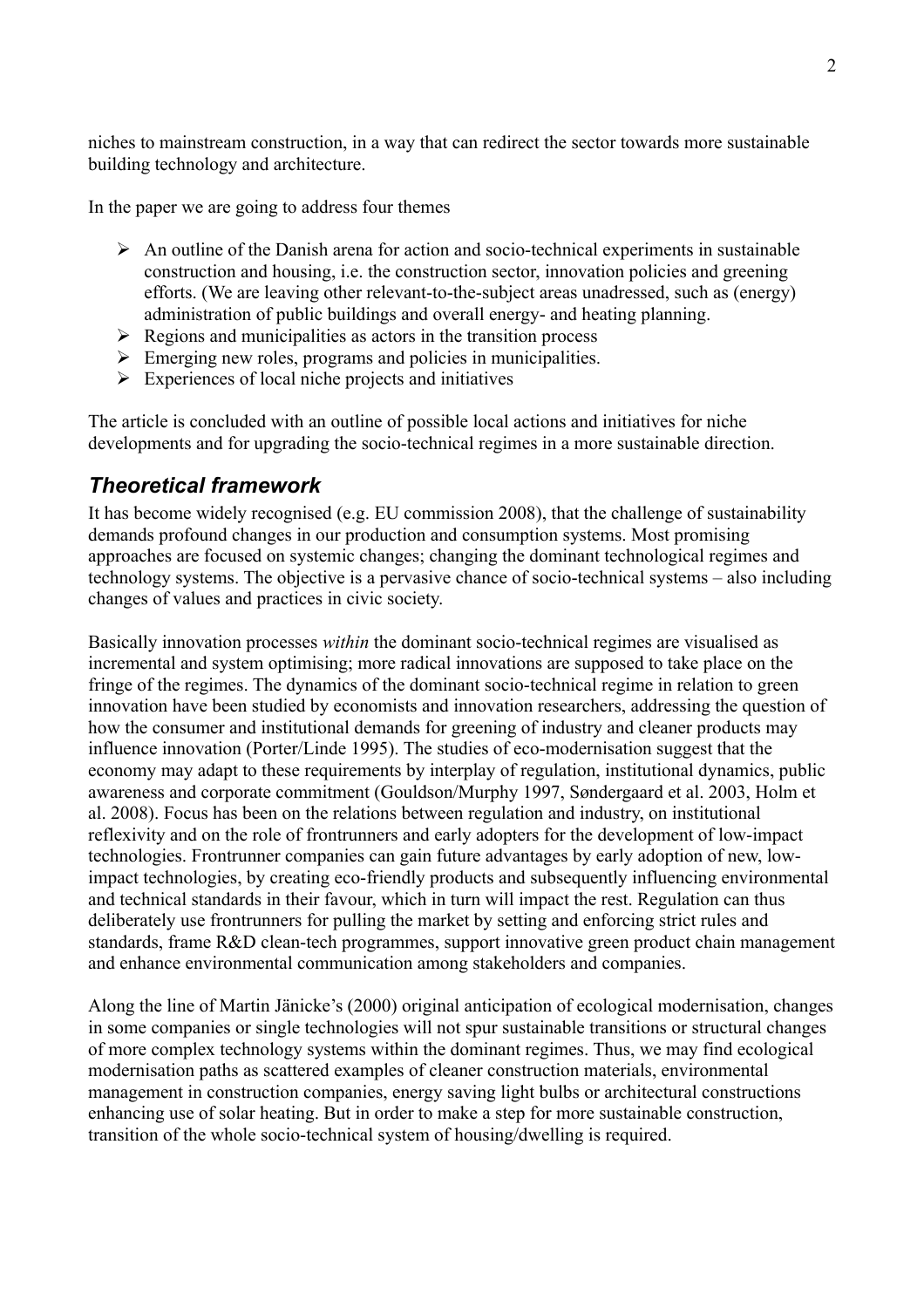#### **Deliberation and niche formation**

Departing from this understanding, planning and policy studies have raised the question, how we can understand the preconditions for the emerging of more sustainable transition processes and how we deliberately may conduct such processes (Kemp/Rotmans 2001, Voß/ Kemp 2006). A multi level model has been suggested, where regime shift processes are understood as interplay between sociotechnical regimes, socio-political landscapes and niches (Geels 2004, Kemp/Rotmans 2001). The dominant regime may be changed by innovative processes performed by networks of the regime actors, driven by dynamics on the different dimensions of the regime, e.g. industry, policy, science, markets. These processes may be influenced by changes in the landscape, creating new conditions for development, making a space for new technology systems, and by ideas and inspiration from niches being translated and adopted by innovative actors in the dominant regime (Geels 2004).

Thus, one of the instruments for sustainable transition can be niche management, i.e. creating and supporting niches for experimentation and maturation of new technologies (Kemp et al. 1998), so they can be adopted by innovative mainstream companies and organisations and disseminated in the dominant regime.

These lines of thought, in turn, have posed questions of the relationship between niche development and changes in the dominant regime. How are niche processes initiated and supported? Which learning processes takes place in the niches? What are the dynamics between niches and dominant regimes? Which learning and transition processes happen in the dominant regimes in the interplay with niche technologies? (Kemp/Loorbach 2006)

Smith (2003, 2007) has studied the eco-housing movement in UK and demonstrated how they make up a socio-technological context which on main parameters differs from the mainstream construction sector; and he has asserted that such settings provide a particular fertile setting for fostering more radical technological solutions adapted to meet the challenge of sustainability.

Smith (2007) finds, that such niche experiments not need to be strategic projects aiming at technology transformation, but their impact derives from their existence as exemplars, demonstrating technical and social feasibility and being 'icons' to movements. The learning processes in these niches are based on values and cognitive conceptions of housing that differs from the main stream processes and lead to rather different technologies. He asks the question how learning between niches and mainstream occur. How can knowledge and perceptions gained from such socio-technical experimentation in e.g. eco-housing diffuse to the conventional construction and housing sector? Smith (2007) points to that these dissemination processes take place as acts of selection and interpretation. Even successful options may be rejected both for market and cognitive reasons. However, transfer occurs not only as technical elements, but also as problem framing and second order learning.

Brown/Vergragt (2003, 2008) have similarly defined a concept of bounded socio-technical experiments (BSTE), which come close to niche definition, but whereas economic niches may be independent on place or locality, BSTE are more situated and focussed experiments in scope, place and time. BSTE´s are discussed to identify how they may contribute to systemic development in a broader scale. In previous studies (Brown et al. 2003:294), they have determined the criteria of evaluating success of BSTE as: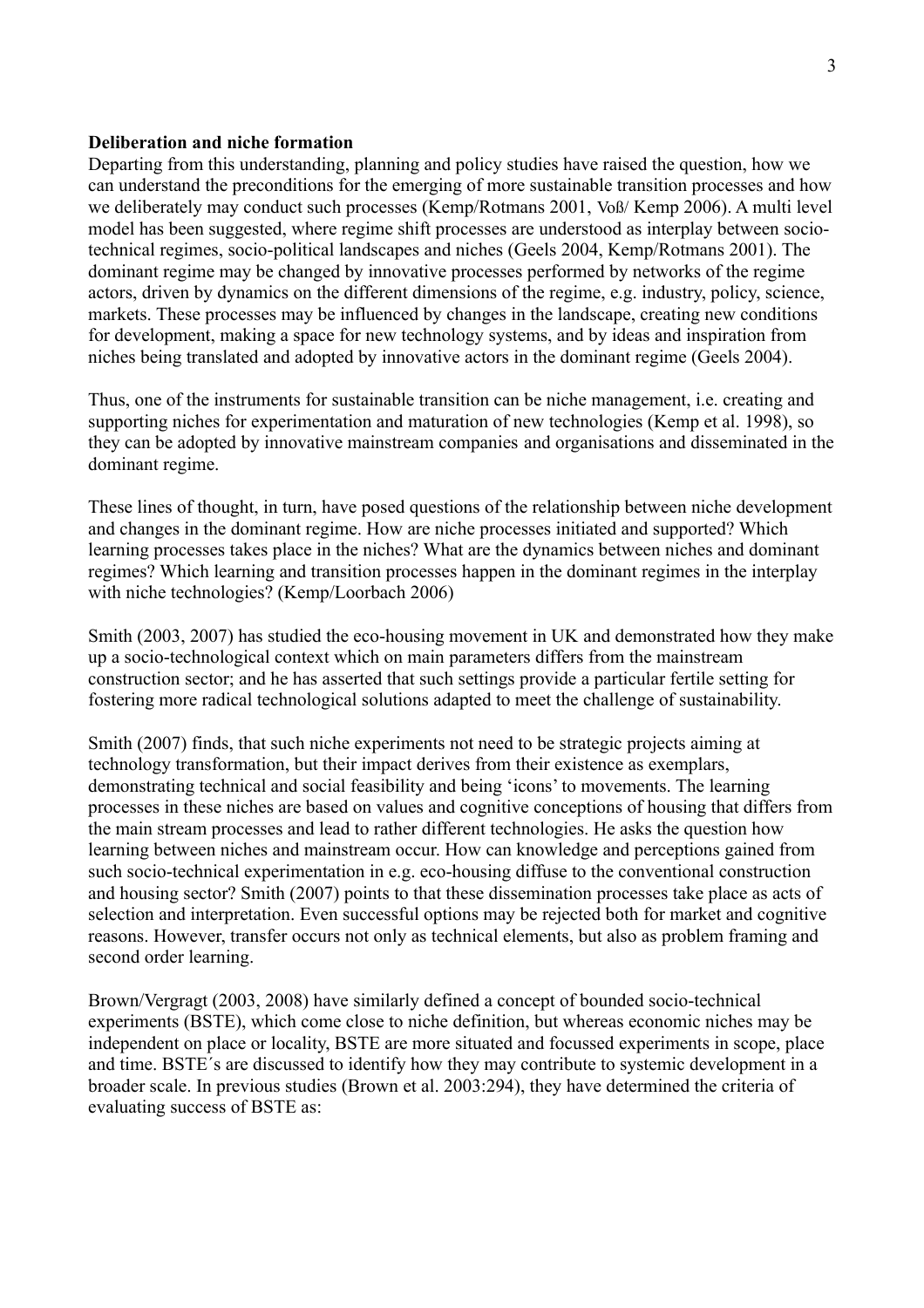- 1. *Diffusion of the results of an experiment, in the form of a new technology, product, or service, to a larger scale where it is a commercial as well as environmental success;*
- *2. Capturing the interest of consumers, businesses and societal institutions, which leads to further experimentation in the same type of technology and social arrangements, and additional investments;*
- 3. *Branching out into a new application or nucleating a new, different experiment;*
- 4. *Occurrence of higher order learning within the BSTE-oriented coalition and beyond it, and the society at large*

Accordingly, the role of niches may range from maturation of single technology-systems to demonstrating and developing new technological trajectories built on alternative problem framings and underlying values, where not only the technologies, but also the problem framing and values may be transferred to the mainstream development.

What are niches? "*These niches are spaces where networks of actors experiment with, and mutually adapt greener organizational forms and eco-friendly technologies. Analysis of these greener 'socio-technical configurations' has inspired normative claims for niches as significant sites of learning and network building relevant for sustainable1 technology policy more widely" (Smith, 2007).* The niche definition ranges somewhat imprecisely from socio-technical spaces for experiments with technologies, e.g. hydrogen engines in handicap vehicles, to larger holistic changes challenging socio-technical systems. Also niches differ along the line the of radicality in break with dominant regimes, e.g. from the close-to-mainstream development of low energy consuming dwellings where only small adjustments in design and architecture is at stake to expand insulation use, to alternative eco-villages - communities built on values and principles that differ from mainstream construction and villages. In a transition theoretical school of thought we prefer a concept of niches that cover efforts in changing more profound socio-technical systems, including standards, norms, perceptions, technologies, networks. However this do include the deliberative shaping of places for diverse producer-user groups experiments with selected technology devices in real-life situations.

In all cases there is a need for policies to support niches, put regimes under tension and facilitate translation (Smith 2007). These policies can be performed at international, national and regional levels. In this paper we will address the possibilities at the local level for municipalities and local actors to develop policies and strategies that can support the development of niches for sociotechnical experiments with an aim of influencing the mainstream building sector in direction of sustainability.

#### **Studying locally, situated niches**

In our study of the processes in the Danish construction and housing sector we will relate changes in technologies and practices to shifts in the socio-political landscape, but in particular we will take interest into how local projects and initiatives have served the function as socio-technical experimentations, where combinations of new technologies and living practices are unfolded and developed into alternative options.

It can be described as situated *transition places*, where cooperative housing communities, user driven eco-settlements, institutional funds eventually in interaction with specific municipalities have defined contextualised socio-technical experiments (Brown et al. 2004, Brown/Vergragt 2008). Also municipalities may have invited actors of the construction industry to participate in materialising such situated learning processes. They are labelled situated to grasp that each of the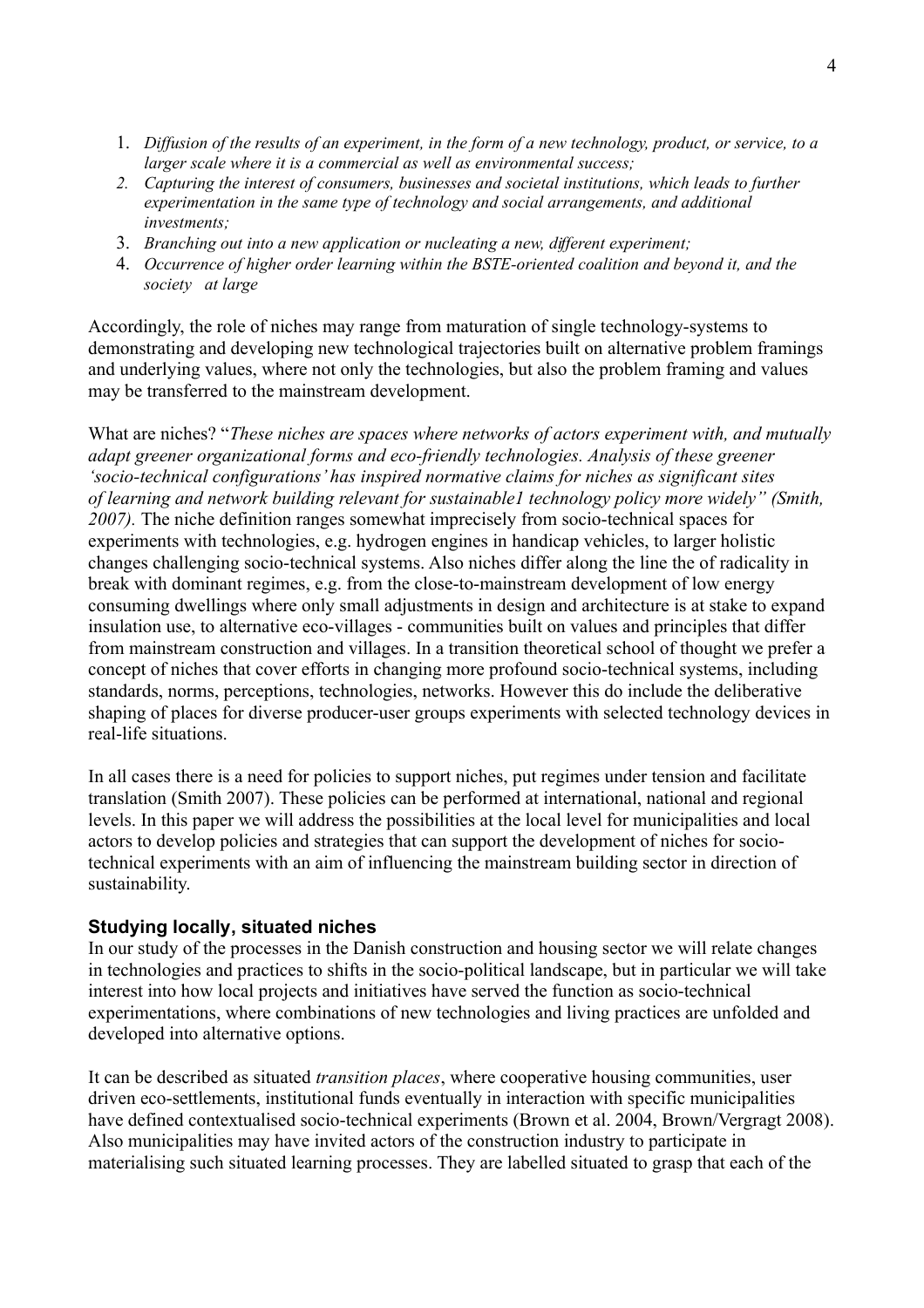emergent projects/initiatives on the one hand are developed in unique situations, on the other hand become particular situations of social and technical learning and development. These 'situations' are emerging in a 'clash' between groups of external actors', structural and institutional conditions of the sector and the local political and organisational (municipality) system. The 'situtated' also includes the fact that the process takes place in specific local space<sup>[2](#page-4-0)</sup>. The argument is that it is worth examining the formation of such places, and further that municipalities have played and can play an decisive role in how (whether) these situations develops and are utilised. The purpose of niche experimentation concerning scale and place may vary a lot, and to which degree local producers and institutions may be involved.

Focus is on this constitutive process (and roles taken by municipalities and regions), while processes of dissemination and influence of the dominant regime are left out of the scope of this study, even though we reflect upon various efforts in the niche projects to influence the dominant regime.. We shall track how these local projects/initiatives are shaped as situated transition places, on the one hand in interplay with the dominant regime (a structuration relation), on the other hand as localised interactions of actors.

# *The Danish construction sector in a eco-energy transition perspective*

The Danish construction sector has been characterised as extremely conservative and noninnovative. While most other sectors have been strongly influenced by environmental management and eco-products, the construction sector have been left almost untouched by ecological demands. There are only a few "eco-houses", mainly with focus on energy aspects, e.g. photovoltaic on the rooftop etc., while other sectors have significant segments for organic food, swan-labelled washing powder etc. The main influence from environmental considerations has come from the energy crisis, leading to strict rules in the building regulation and experimentation and development in the dominant regime (0-energy house, growth of insulation companies, thermo-windows).

### **Eco-housing movement**

From early 1970'ties a movement of alternative living grew in Denmark as well as many other countries. Lively experimentation and new ideas of lifestyle, food, building techniques, clothing etc. grew up. Many of the ideas from this cultural movement diffused to everyday life and later coming initiatives of local Agenda 21 projects as well as national and regional campaigns of energy and water savings, green areas in cities, environmental management in institutions etc.

The 1970s environmental crisis and growing environmental awareness led to an alternative, experimental culture. New alternative settlements grew up which had networks across the world. Here both new forms of living together and new ecological construction techniques were developed and tested at the grassroots level. The alternative Christiania community, the collective community movement, organic farmers and technical entrepreneurs experimented with organic farming, ecological housing and sustainable energy. The 1980s had many of these ideals and understandings of environmental and energy problems spread to broader segments of the population, which was amplified by the municipal local experiments with urban ecology, renewable energy, waste and resident democracy (Læssøe 2000, Holm/Stauning 2007).

<span id="page-4-0"></span><sup>&</sup>lt;sup>2</sup> Brown/Vergragt (2008:112) label such experiments as 'bounded', to emphasise that they are bounded in terms of space and/or numbers (small) of actors involved and in time.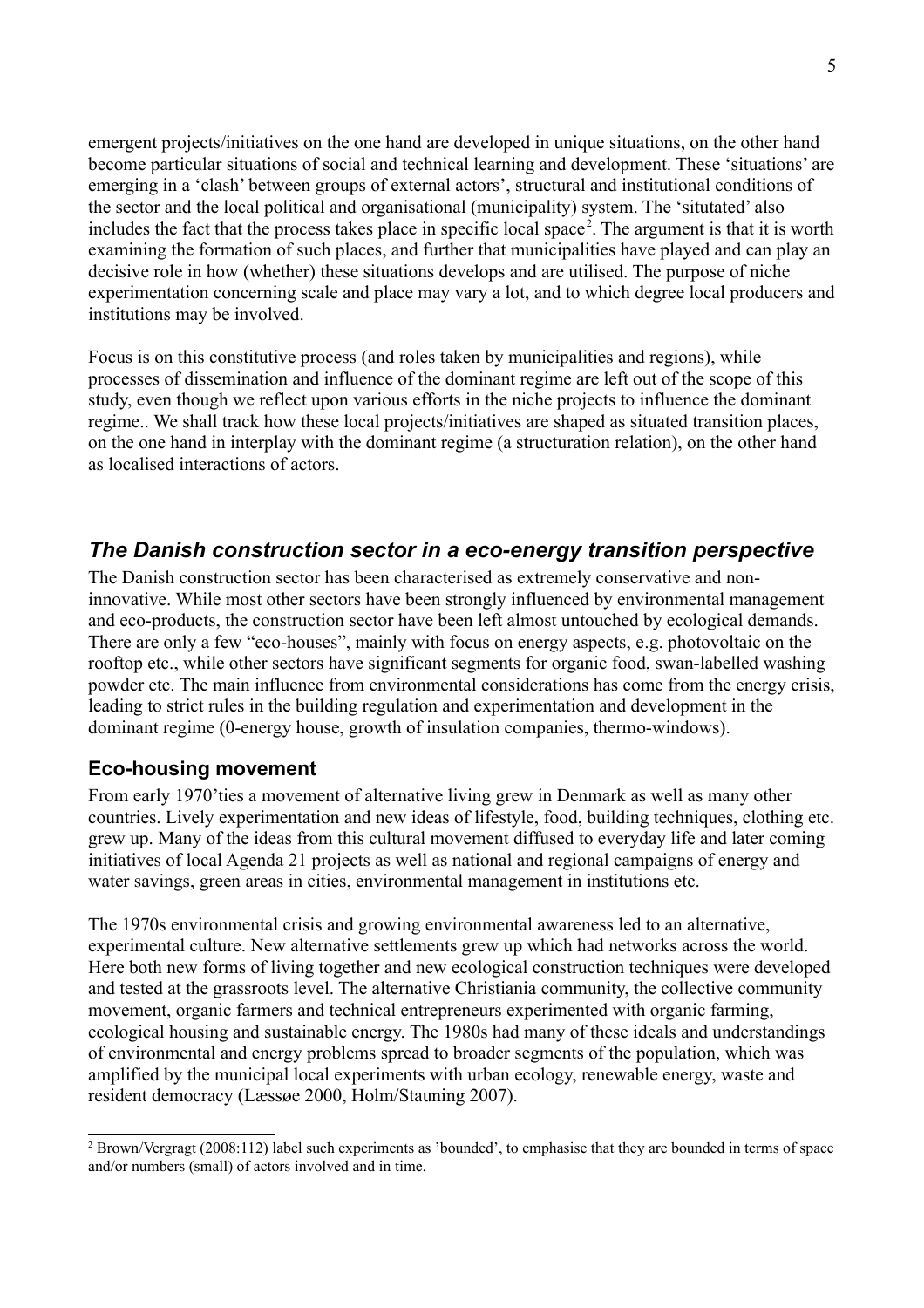In the 1990s, new types of collective community settlements and urban environments for ordinary citizens emerged, based on more simple holistic ideas of self supply, social care, democracy and cheaper construction. The significant examples, where ecological materials and self constructors were at stake, are the Dyssekilde settlement in Torup, Hjortshøj Cooperative, Munksøgård in Roskilde and DR-Friland at Djursland. Other projects involved experiments on a private basis, sometimes with public support, for example building solar cells on the roof, using new materials of insulation, using natural paints and avoid PVC, etc., within the framework of existing buildings. These experiments were driven by socio-technical entrepreneurs, dedicated scientists, artisans, selfbuilders and small contractors in construction (see Marsh et al. 2000, Schmitz-Günther 2000).

A large number of support programs, campaigns, and experiments were initiated in the 1990´s within an ecological modernization program regime, of the social democratic government supported by the Danish Socialist party. Accordingly we here saw a political landscape change that favored the interplay of new actors and networks in experimenting on housing technologies and settlements.

Since a new liberal government took over in 2001, the governance initiatives for locally and national opening for eco-housing movements experimentations were wiped out. Still, the self grown eco-villages and socio-green settlements have continued to be established, and low energy housing, renewable energy systems, ecological meterials have become more stable technology systems among them.

### **National eco-energy construction related policies and programs**

In general the Danish construction and housing sector has not adopted a transition program for more sustainable construction and dwellings, even though we have seen the before mentioned social movement's and political efforts of this kind since the 1970's. Jensen/Gram-Hanssen (2007:373) in their examination of ecological modernisation processes of construction in Denmark concludes that central policies of development of the construction sector have been based on a voluntary approach, but without convincing results in terms of co-ordinated efforts or ability to establish goals of sustainability. Progress in mainstream construction, in their opinion, has primarily been driven by top-down regulation (e.g.construction codes)

The 1970s energy crisis led to attempts in high-tech experiments in low energy consuming buildings and stop for open fireplace and panoramic windows. But the main impact was in the development of tougher standards for insulation in Danish building regulation, and new building styles which took account of energy consumption. In parallel, a few energy-saving products for use in dwellings were developed as the first generation of energy windows, energy saving light bulbs, etc. Accordingly, an early development track in the established construction sector was an adjustment to the requirements of energy conservation, as driven by innovation, research, standards and regulatory efforts (Gram-Hansen and Jensen 2005).

In the 1990s, an ecological modernization discourse and strategy (Holm/Stauning 2002, Holm et.al., 2007) included efforts to promote a wide range of regulatory actions, research and pilot projects, and developing methods to support eco-buildings (Jensen/Gram-Hanssen 2007). The Urban and Housing Ministry in 1995 launched an action plan for urban ecology with various initiatives to promote ecological construction. An R&D development and testing program for alternative insulation was launched in 1999 that gave impetus to a number of experimentation, testing and research.. There was a wide range of retrofitting projects, urban ecology experimental projects and buildings with different ecological features, often with a background in networking between the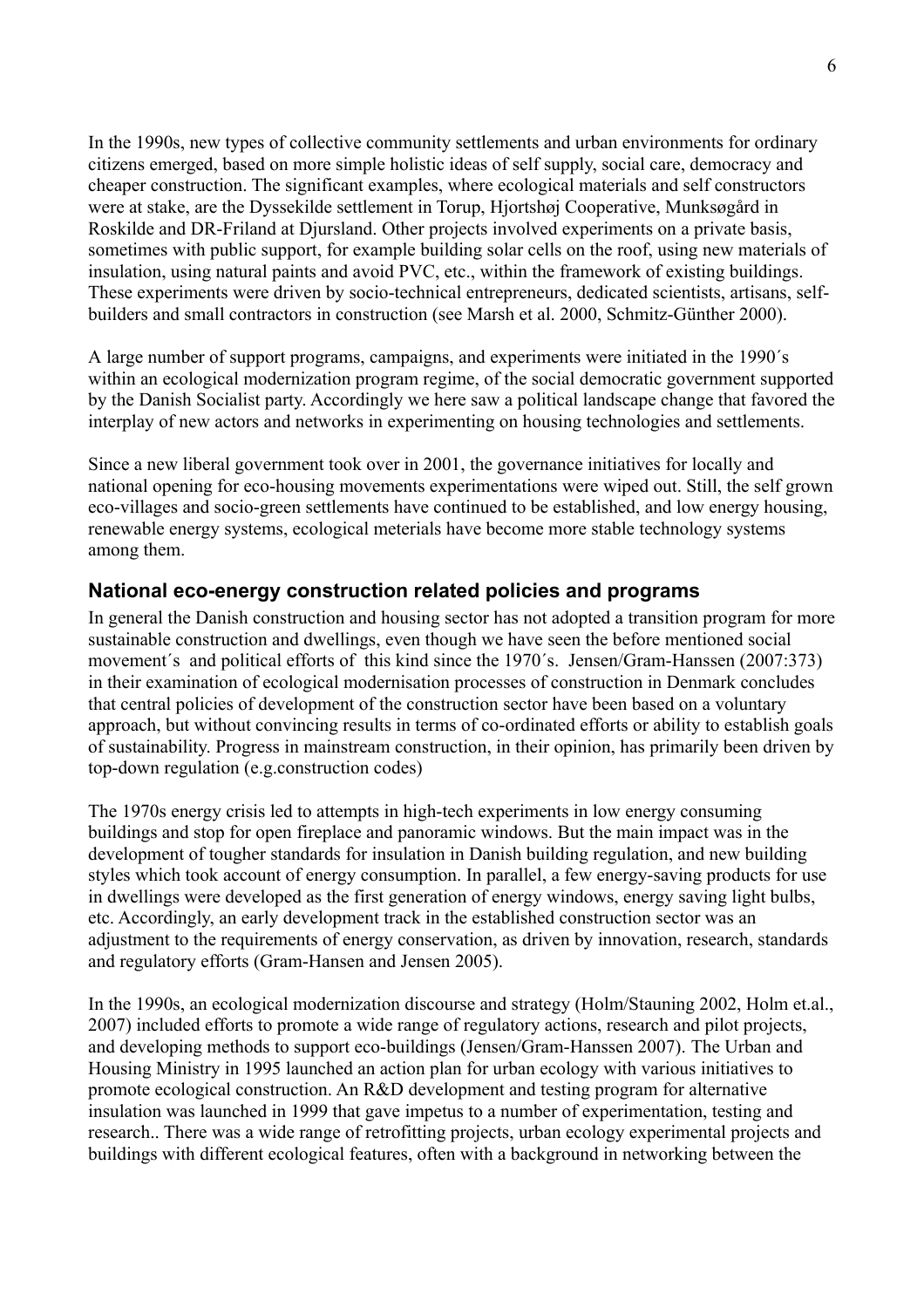public housing sector, retrofitting companies, municipalities, consultants and residents (Jensen et al 1998). Methods were developed to analyze and make visible the materials resource use and environmental costs in buildings and constructing: Life cycle analysis, environmental review, environmental labeling, energy measurements etc. Using new forms of governance of selfregulation, voluntary agreements and partnerships occurred; for example a so-called Product Panel for the construction sector (Construction Panel in 2001, see Remmen 2007), and a program for eco design partnerships in urban development. Finally, technical standards have been an instrument to promote eco-conversion of buildings, including voluntarily agreed green standards, including environmental assessment methods, the green certificate, green accounts, the Nordic Swan, energy and eco-labels. These measures were assessed, only to have had little impact on mainstream construction (Jensen and Gram-Hansen 2007).

#### **Current trends in energy- and climate related politics and initiatives in construction**

Part of the problem has been that the Danish construction industry the last decade has benefited from a booming construction market leaving few incentives to adopt new technologies and practices. The landscape development of economic crisis and political concern on the climate agenda, however, have changed this situation and have put the dominant regime of construction and housing under pressure:

- $\triangleright$  Low energy and passive houses and energy retrofitting of residential and public buildings are identified as new social demands and markets, as energy prizes rises and as consumers and the media recently (2008) is paying much more attention to climate change after a 7 year period of green backlash.
- $\triangleright$  Construction and housing is currently being enrolled into (national/EU) programs of climate adaptation, implying also a systemic perspective on housing and construction, where change of energy performance of houses is seen as a part of an overall transition to low carbon energy systems (e.g. Regeringen 2008).

Compared to a number of other European countries, the Danish construction industry has been a late starter in a transition to more sustainable construction. In particular in relation to the passive house concept, the construction material industry has been a laggard – and this lack of responsiveness has been visible.

In political agreements on housing, public institutions and the supported sector of cooperative societies were given a broad (undefined) obligation to undertake experimental projects, e.g. in energy and resource saving. Cooperative societies undertaking such projects had the option to apply for supplementary funding at the 'Ministry of welfare', but in general there were no central funding of experiments (Erhvervs- og byggestyrelsen, 2007:12). Accordingly, national Danish policies have not compensated for this inability of the market to bring forward new technologies and sustainable way of living

As part of the reorganisation of the real estate financing market, two private funding institutions (RealDania, Byggefonden Kuben) was created with the obligation to support project with construction and the build environment. These funds, in particular RealDania, have made funding of experimental projects of more sustainable construction and housing part of their policy. They have served as the main central funding institution of such projects since 2000<sup>[3](#page-6-0)</sup>. Examples of the

<span id="page-6-0"></span><sup>3</sup> *"*. … *especially RealDania have entered the stage as a particularly powerful agent with the ability to instigate long term initiatives on a level, which by far exceeds the resources, which traditionally have been provided from the state to*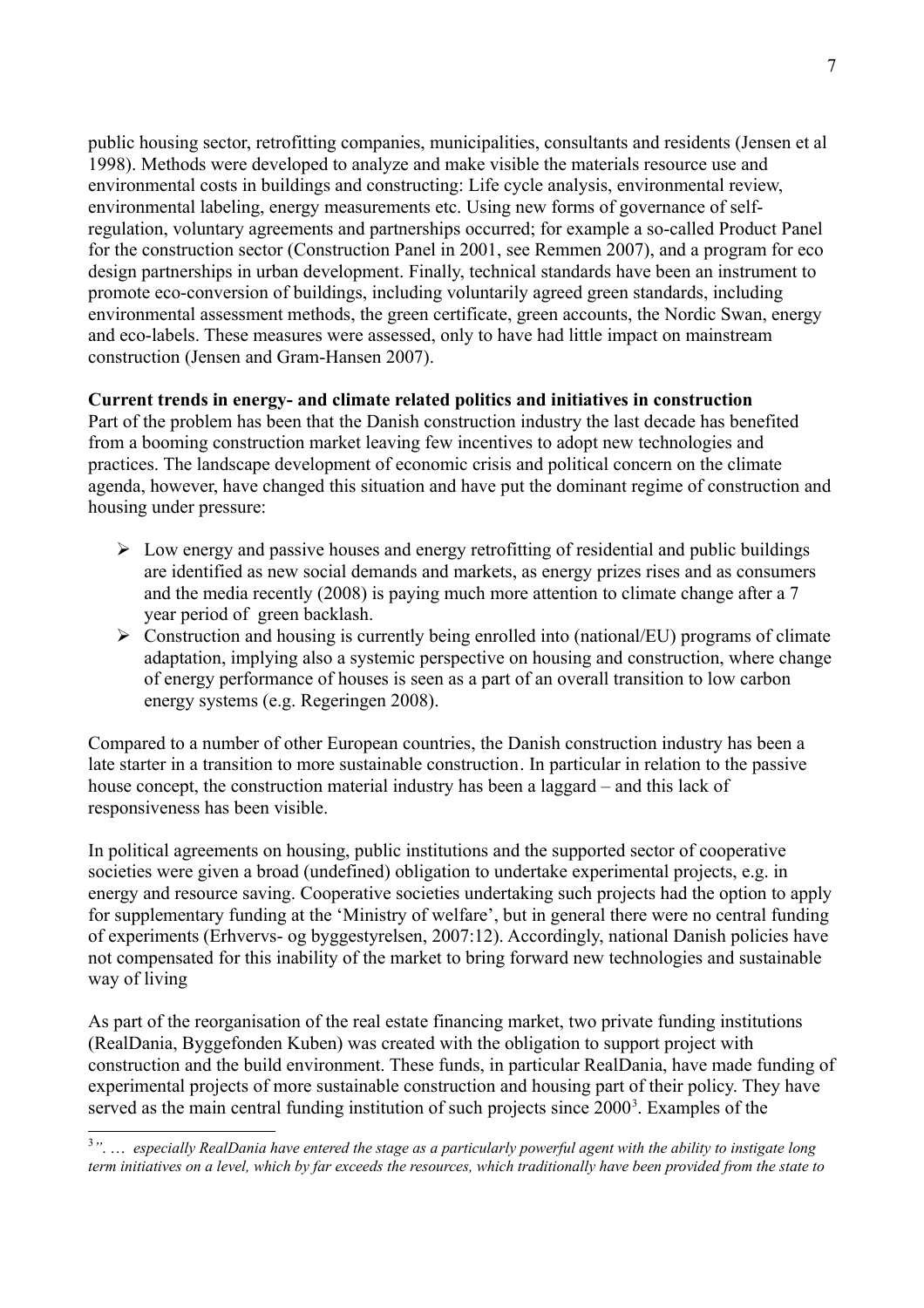activities of RealDania are local projects such as 'Fremtidens parcelhus' [The detached house of the future] (Municipality of Køge) and the new settlement of Stenløse Syd (see below).

Energy reduction has been the dominating path in the sectors redefinition of construction, a situation which has been reinforced by the climate agenda. The main regulatory instrument enacted by the national construction authorities on energy has been the Building Regulation lying down mandatory restrictions on the level of energy consumption. In the Building Regulation code of 2006 (BR06 2006), tighter limit values (25-30% reduction) were put into force by start of 2006, and the next steps were defined as class II (25 % further reduction) and Class I (50% further reduction) to be implemented in 2010 and 2015. These new classes – defined as the future general standard – have in recent years stimulated projects and construction firms to build class II and Class I settlements and houses. As an effect, the technology to build class I is demonstrated and documented in the Danish construction industry, and many firms now have class I construction programs. This has paved the way for suggestions on an earlier implementation of class I, but so far it has been rejected

The latest 'Energy Agreement of 21. February 2008' (Regeringen 2008) included the build environment as a main component. It orchestrated an inter-departmental project on identifying options for energy reduction in buildings including ministries of finance, of economic and business affairs, of climate and energy and of welfare and internal affairs. It was implemented in a broad partnership project including business, stakeholders and experts; the partnership concluded with a strategy document and a list of proposals and initiatives.

The strategy paper (Regeringen 2009) identified a range of initiatives. The stipulated effect of these initiatives is a 6-7 % reduction in energy consumption (compared to no action) in 2020, equivalent to 2% reduction in relation to the consumption in 2006. It takes no major steps, but revises or tightens up existing instruments. Experimental projects are going to be initiated, but no funding have yet been materialised. Main reason for this meagre outcome is that the dominant market approach has been maintained. An example: within refurbishing of existing buildings, only energy saving projects with high return on investment is made part of the action horizon of the strategy plan (Regeringen, 2009:14).. The economic crisis package for supporting the construction industry (a subsidy program) continues this policy line. Suggestions to reserve subsidies for energy saving were blocked internal in the governing coalition. The development exposes a dominant discourse of competitiveness and liberalisation, curbing transition programs (parallel to the situation of the ambitious Dutch energy transition program, Kern/Smith 2006).

Central national policy has not been the driving force for the transition of the Danish construction industry, however there have been some openings allowing local projects and initiatives to explore new paths of development. With no Danish state-driven lead market efforts on sustainable construction and housing, still a growing NGO and public interest in climate related issues as low energy consumption and renewable energy, municipalities and regional authorities are sought for as main actors in spurring a development path. In the remaining part we shall focus on local initiatives of the Danish development, taking particular interest in the role and opportunities of municipalities.

*promote the achievement of goals laid down in the national policy of construction and housing*." (Erhvervs- og byggestyrelsen, 2007:23) [translated from Danish]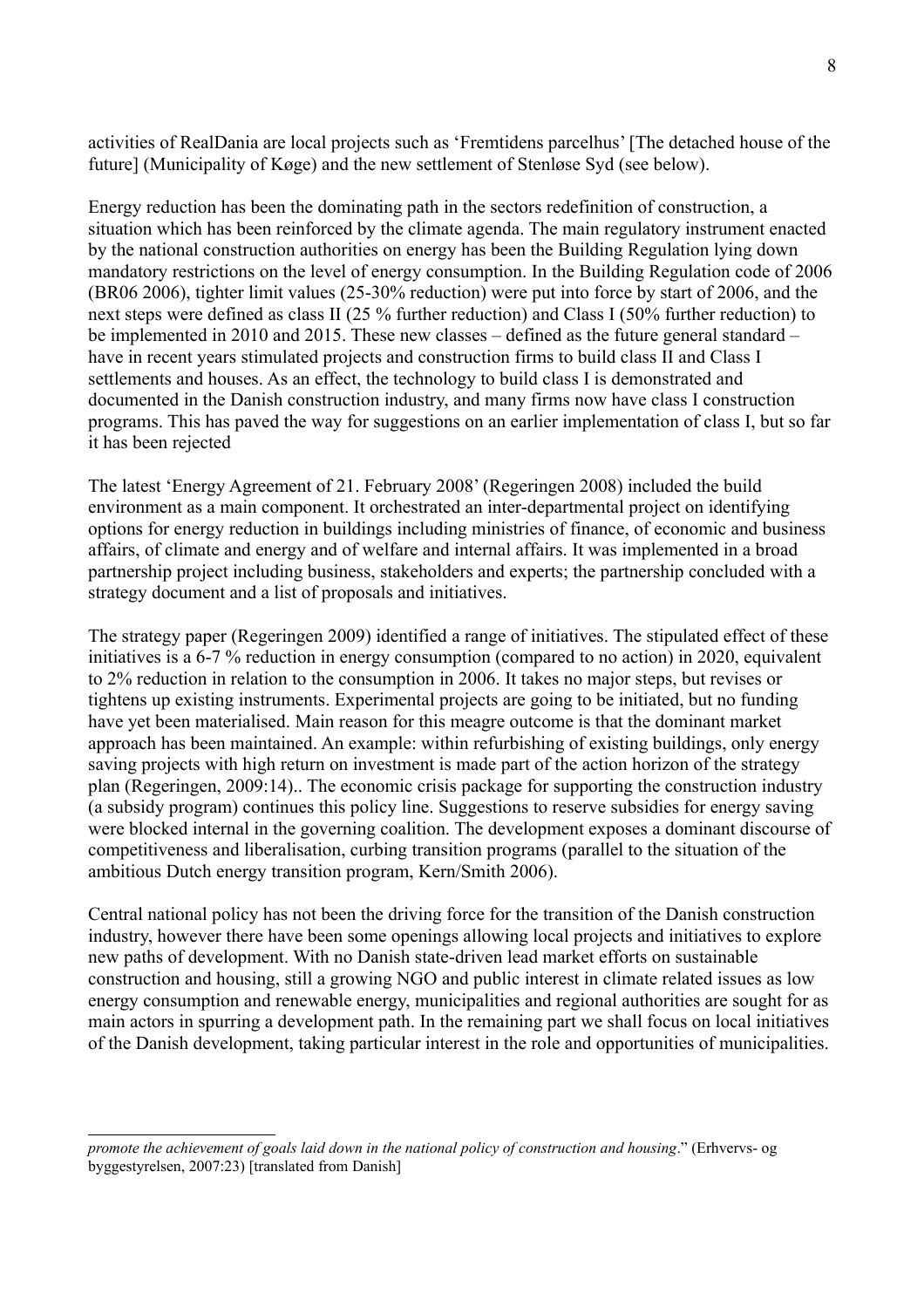#### **Municipalities**

In the stipulated development of climate and energy programs, municipalities and regional authorities are likely to be ascribed new roles and obligations to drive and support climate and ecoadaptation. To some extent, approximately 1/10 out of the Danish municipalities already have taken on such roles. We have experienced a wide array of municipality strategies and programs on climate adjustments, on climate and eco-adaptation of housing and construction, ranging from local Agenda 21 programs of public involvement, to greenhouse gas accounting and indicator monitoring, abatement in public-private partnerships and local climate/ $CO<sub>2</sub>$  reduction programs.

As the building sector has become a major component in climate and energy policies and programs, the work with construction and housing has moved from a dull technical affair in the periphery to become a central policy field of Danish municipalities. It implies a political challenge to municipalities, both in terms of redefining policies on housing and construction, but also to establish the organisational set up and programs enabling cross-sectional integration and external partnerships. The situation at this stage (2009) can best be described as formative stage of experimentation and learning, imitating best practices and designing local adjusted programs.

Below, we are going to analyse a selected sample of these projects. At this stage we shall devote some effort to outline the conditions of municipalities, and how options and roles available to municipalities have developed in recent years.

#### **Local governance culture and landscape for niche experimentation in construction and housing**

In relation to the construction sector and urban ecology, local experimentation, ranging back to the late 1980'ties, has played a vital role. Following the government's action plan for 'Environment and Development' in 1988, the Ministry of the Environment initiated a 'Green Municipality' (*Grøn Kommune*) scheme. This scheme, which was scheduled between 1988 and 1992, created crosssectoral experiments within the local public sectors in order to assess the institutional obstacles for a paradigmatic change and to experiment with new and less costly environmental innovation options. The experiences from these new practical-experimental initiatives influenced the Ministry of the Environment to form a strategy for sustainable development through local master-planning. The initiatives and networks formed an important basis for the subsequent initiation of LA21 projects in the municipalities, which have had a major influence on current municipal efforts of ecoenergy, climate and renewable energy in housing and urban ecology . Of most importance is that the experiments revealed a new paradigmatic way for developing a separate path in environmental policy, where supporting bottom-up approaches formed new visions for local development and social mobilisation. New partners were found for a number of environmental areas that were not under the rules of environmental acts and regulations. They formed the basis for a change towards including citizens, NGOs and authorities in more comprehensive and constructive efforts to re-build cities and infrastructures. Resource accounting, quality of city-life and environmental goods became a positive focus, instead of protecting the environment through restrictions on activities

The tradition of a decentralised public administration and the consensus-seeking approach, together with a tradition of 'popular enlightenment' provided a favourable landscape for the implementation of local Agenda 21 in Denmark since 1994. In the same way, the local government's tradition, characterised by public participation in local planning together with a local environmental policy of integrated pollution-control measures (since 1991), has prepared a beneficial milieu among local authorities for the implementation of Rio's LA21 mandate. In addition, the multi-partisan tradition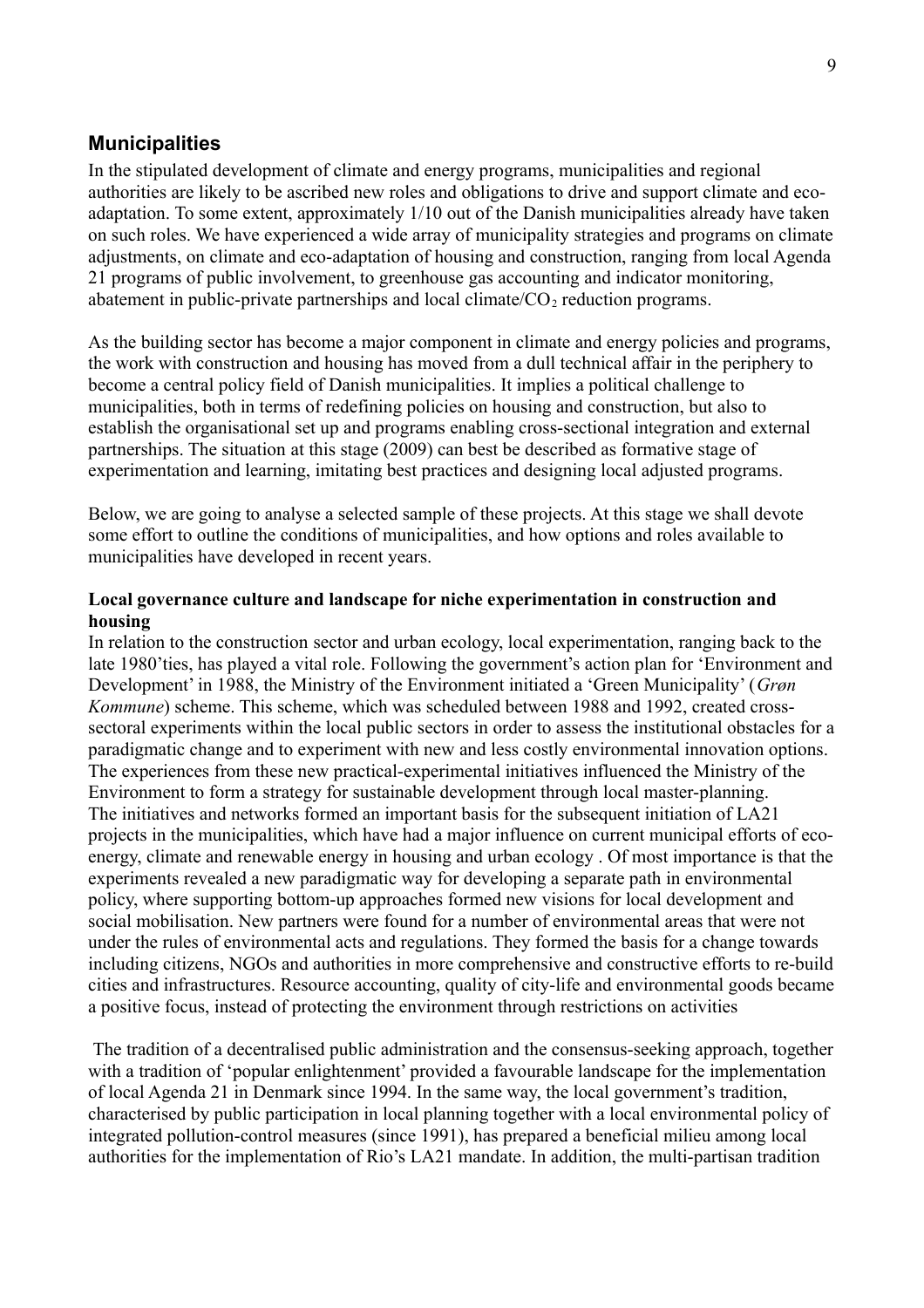that incorporates plural interest groups in the design and implementation of local policies, together with a comprehensive number of local, green 'do-it-yourself' experiments has made it relatively easier for LA21 officials to initiate LA21 projects with a considerable degree of public interest: During the mid 1990´ies a policy window for *value based* local politics under the LA21 umbrella was detected and developed in Denmark. Front-runner municipalities and counties that previously had been environmentally or socio-culturally active (e.g. in urban ecology projects) began to show interest in supporting combined social and green practical activism for the rebuilding of the community outside the global capital markets. This included, among other things: mobilising clients and citizens in making renewable energy utilities; developing energy-saving measures; renewing urban areas with ecology projects; reducing the amount of traffic, etc. These dispersed environmental activities served in both a horizontal process and by state initiatives to inspire a number of publicly launched initiatives in further initiation of LA21 projects in the municipalities.

The local Agenda 21 in Danish municipalities have more recently been transformed towards *private rebuilding efforts*: self generated networks among frontrunner municipalities (such as Dogme 2000), private consultancy based networks with supplementary training, and a division of labour on special focus areas: inhouse greening, ecological construction projects, new organising in greater municipalities and regions with beginning far-sighted ends in municipal plan documents identified and called upon as actors in climate and energy programs. Besides, the local Agenda 21 efforts have become embedded in a predominant local politics culture of new public management, where cultural branding and benchmarking have become central modes of operating.

#### **Current local and regional climate and energy politics**

Branding and benchmarking programs of local authorities in profiles of energy effectiveness, CO2 cuts, and climate adaptation have been manifold:

- $\triangleright$  Contracts with a energy consultancy institution (Elsparerådet) on a so-called curve breaking deal ( kurveknækkeraftalen)
- $\triangleright$  Campaign programs as 'energy municipalities of the year' (Ministry of Climate and energy),
- Agreements with the largest eNGO The Danish Society for Nature Conservation on becoming a "Climate Municipality" with various obligations of measuring, lowering and campaigning.
- $\triangleright$  Voluntary networks of front runner municipalities benchmark, evaluate end communicate energy- and construction related issues – as the Dogme 2000/Green City network
- $\triangleright$  The 17 municipalities in region Zealand and the regional county is about to sign a climate policy programme, and will join in for the Covenant of Mayors programme – a formal commitment by the signatory city councils to go beyond the EU objectives in terms of CO2 reduction, through the implementation of sustainable energy action plans with concrete measures.

Besides this, various efforts to integrate energy- and climate politics in Local planning measures is being developed; such as Plan 09 looking for measures to integrate climate concern and energy cuts in the local district spatial and strategic planning documents. In general this decentralisation has been unfunded. KL has suggested a mandatory elaboration of energy/ $CO<sub>2</sub>$  plans of municipalities, but required that such an initiative should be funded from the government. But a liberal tax stop policy has hindered the allocation of resources for this. Central projects have been marginal – only providing general tools (e.g. for mapping/monitoring of CO2) and surveys (Barriererapporten) – see below.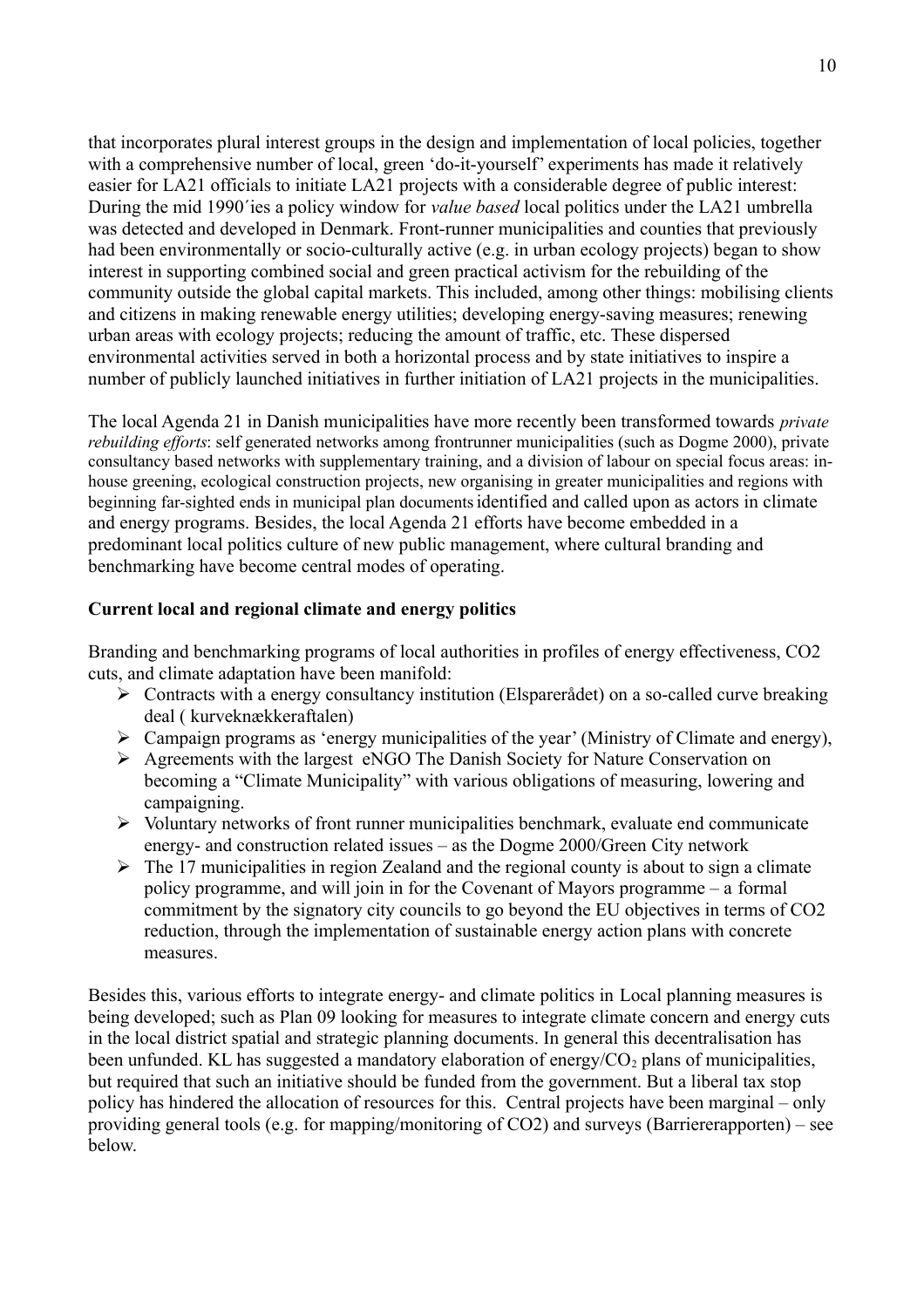Within the inter-municipality co-operation (KL) professional networks, addressing climate and energy issues have been set up. KL in general has adopted the climate and energy-agenda as one of its cornerstones.

Local business and ngo actors and eco-energy stakeholders are being included as partners in many of the climate and energy efforts and programmes of the municipalities. This shows a high variety in interaction schemes, ranging from professionalised institutions (Project Zero, Sønderborg) to participartory schemes (climate camp, Herning). Part of this public/private interaction and set-ups is an attempt to establish more room for manoeuvring, than laid down in 'legal framework of municipalities' [Kommunalfuldmagten] and the financial agreement with the Government.

### **Local projects**

Despite hesitating substantial support from central government and competition with other local agendas, there have been a group of local energy and climate  $(CO<sub>2</sub>-reduction)$  projects, involving in some extend construction and housing. They can be seen as part of a learning process (see below), also in terms of learning about capacities and barriers. A study in relation to local  $CO_2$ -reduction (Grontmij/Carl Bro 2009) has revealed that municipalities perceive major problems in the institutional and regulatory framework and the conditions offered by government. In relation to construction and housing, they point to

- $\triangleright$  Conflicts between establishment of new low-energy settlements and mandatory connection to district heating laid down in a national law of heat distribution
- $\triangleright$  Lack of instruments (e.g. a stronger building code) and financial room (e.g. low resources in the cooperative housing system (Landsbyggefonden) and limitations for local investments) hamper local refurbishing programs
- $\triangleright$  Problems of building local capacity for integrated reduction programs.

This includes huge differences in municipality practices, and experiences. In the remaining part we shall in greater detail examine specific experiences of projects/initiatives taken by front runner municipalities, or municipalities, which have been participating in projects driven by social entrepreneurship.

# *Case studies*

The KIBS-project was set up to examine how Region Zeeland could integrate climate adapted construction principles in regional business and environment development and stimulate municipal strategies of housing and construction. Within this framework, case studies of local experimental projects and municipality initiatives (both in Zeeland and Denmark as such) were undertaken in the period 2007-09 [\(www.klimabyggeri.dk](http://www.klimabyggeri.dk/) ). In this first phase of the project the aim has been explorative; the objective was to elaborate a mapping of innovative activities in Denmark and Zeeland in particular, complemented with more detailed studies of Danish projects of exceptional innovative characteristics. In the next phases the effects and learning processes in the mainstream development from the niches will be pursued. Firstly the integration of experimental construction activities in the municipality strategies, secondly the learning processes and dissemination of innovations and eco-principles in the construction sector.

The first and phase study revealed that the region housed self grown experimental settlements (ecovillages) and buildings, whereas public supported energy- and climate projects where few. The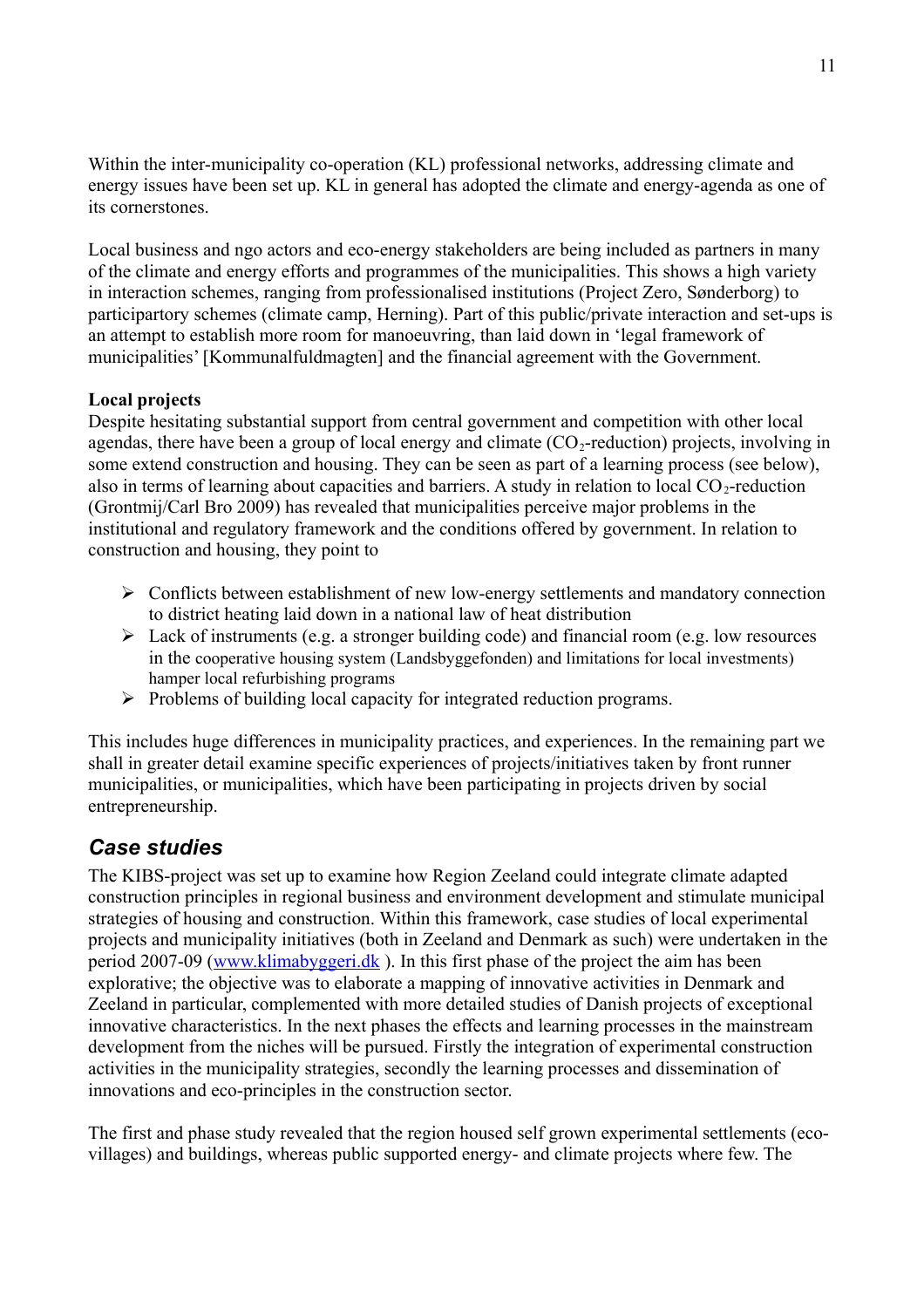construction sector in the region is dominated by a few large companies and a big number of very small companies, mostly service. The region can be characterised by the lack of construction material manufacturing companies as well as innovation and technical and architectural expertise. Although some of the municipalities are expanding and building new settlements due to the vicinity to Copenhagen, there has so far not been much focus on the construction sector, nor on sustainable innovations.

This situation can be expected to change in these years due to two important landscape changes:

- The awareness of climate changes and public awareness of renewable and unnecessary energy use. This has led many municipalities to formulate climate and  $CO<sub>2</sub>$  reduction policies, where also the  $CO<sub>2</sub>$ -emissions from buildings are included.
- The financial crisis has developed with two main implications: the construction sector runs out of jobs as the market for new buildings is stagnated so the sector starts to look for new markets, e.g. energy refurbishing and  $CO<sub>2</sub>$ -neutral and energy-saving installations in the existing building stock (an emergent market as the savings that may obtained by energyrenovating old buildings become attractive for public- as well as for private buildingowners).

When local municipalities supports innovative construction or refurbishing projects, they hold the potential to combine objectives of environmental and climate strategies with business and development strategies. It may also contribute to a broader local development, as many of the regions municipalities are struggling for attracting well paid tax payers and creative business developments by unfolding new branding efforts in culture etc. and in spatial planning for interesting settlements. Here requirements of a more sustainable development of building technology may be an integrated part in such strategies.

# **Municipalities an niches of construction**

The challenges of combing economic growth, attracting tax payers and handling climate issues have recently become important future political issues for the local communities. Experiences can be gained by looking at the way some front-runners among municipalities have responded to these new issues or have initiated niches for experiments and innovation. These experiences are of interest, both in term of how they have emerged and been organised, and in term of how they have succeeded to stage the experiments in a way , which enabled an integration of niche experiences in mainstream development and thereby influencing it in a more sustainable direction.

We have on a national scale identified different characteristics and a variety in types of niche initiation, besides various aims with niche development.

We can from our survey distinguish niches according to their divergence from main stream development, where some niches can be said to be radically different on many dimensions, others to be different in certain dimensions enabling them to be test-beds for single-issues. Others are only slightly different from mainstream, so to speak embedded in mainstream development, but allowing certain experiments. We can also distinguish niches according to which actors are initiators and how they create the niche. We have seen inhabitants, municipalities, involved companies or involved building owners/developers as initiators of the niches. Often a network of interested actors has cooperated in a project, supported by different funds (EU, private or state funding companies).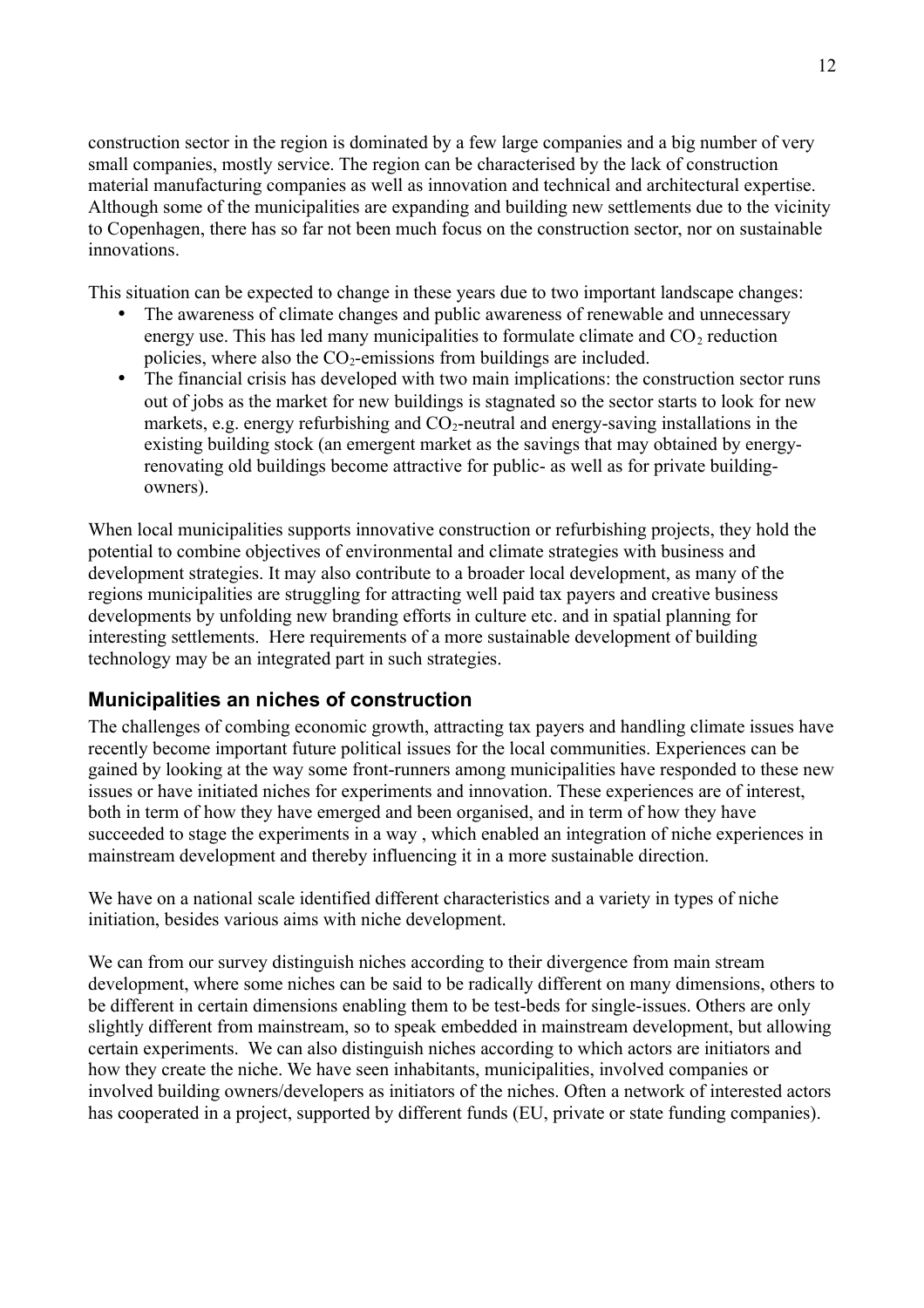Finally we have seen different aims for the tests and innovations that are enabled by the niche: to create a better and more sustainable home, to test a certain technology, to influence producers and consumers, to influence urban planning, and to encourage citizens to live more sustainable.

In general terms, the local projects are specific configurations of technologies, actors and values shaping specific transition places for learning and dissemination. The cases chosen for further analysis have been selected to grasp diversity and give evidence of different kind of situated sociotechnical experimentation and learning projects/processes, which have been part of the Danish development<sup>[4](#page-12-0)</sup>. The niche types found for further investigations may be characterized as

- 1. *The radical niche experimentation*, where individuals or settlement groups try to create their homes from visions of a sustainable & democratic society – eco-villages (e.g. Smith 2007) (Munksøgård, Hallingelille, Fri og fro, Dyssekilde, Koyoto community - see [www.klimabyggeri.dk](http://www.klimabyggeri.dk/) ). We will examine Hallingelille community as an example.
- 2. *The single-issue niche experimentation*, where one or more companies and/or other actors try to establish a real-life test bed and develop certain technologies – a BSTE (Brown/ Vergragt 2008) (Hydrogen-supplied houses in Lolland and Herning, solar cells on rooftops and other spectacular technologies in many cities). H2-college in Herning is the example chosen.
- 3. *Local regulation embedded niches for experimentation* with more strict eco- and energy requirements in rules, plans and technical performance demands to materials, insulation, energy use, water supply etc. in order to put a pressure on the main stream development of business and technology (Middelfart municipality developing ESCO based program for retrofitting of family owned houses, Køge municipality developing construction requirements within the Scandinavian eco-label "the Swan"; Egedal municipality planning housing areas with a number of specific eco and energy requirements, see [www.klimabyggeri.dk](http://www.klimabyggeri.dk/) ). Herfølge and Stenløse Syd are chosen examples.
- 4. *Market embedded niches for experimentation* stemming from large companies or housing co-operations. Companies, cooperative housing societies and public building owners may create niches for socio-technical experiments. ( passive construction (Comfort houses/Skibet, Fruehøjgård in Herning, Ringgården in Århus, Skive municipality, Rockwool low energy house experiments). H2-college in Herning is an example.

The interesting question is how municipalities respond to the niches and what role they have played in learning, forming, supporting, upgrading and "translating" (Smith, 2007) the niches to common dwelling regimes..

#### **Municipalities and niches in selected cases**

When it comes to construction and housing there has been no tradition in municipalities to participate in niche development or to support experiments, except form a few urban ecology projects in the 1990´s. Therefore many self grown, experimental constructors can tell about many difficulties in getting permissions and agreements on their experiments from local authorities; the officials tend to regard them as extra trouble and see no benefits from their efforts. An early exception was Munksøgård, where Roskilde municipality offered much help, partly because they

<span id="page-12-0"></span><sup>4</sup> They all represent new constructions. Refurbishing existing buildings, projects of alternative energy sources or intelligent net integration of dwellings etc. are all important projects of redefinition of construction and living practices, but they have not been addressed here.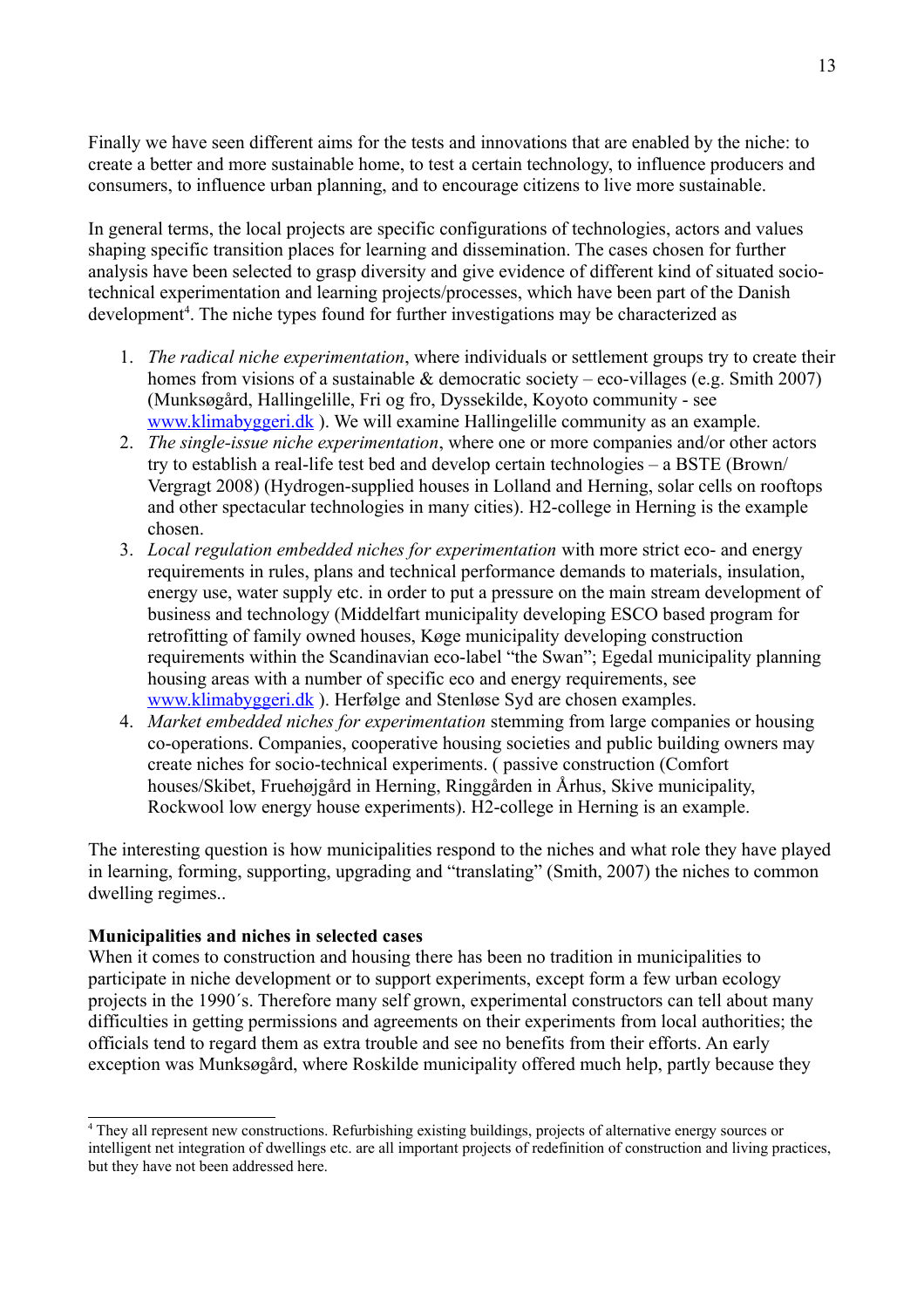had planned the whole area to be "green", partly because they had interests in experimenting with new types of sewage systems.

*Hallingellie –self grown radical niche and eco-village.* The case of Hallingelille settlement shows how difficult it was for a group that wanted to create an eco-village to find a locality, where they could be accepted. They ended up buying farmland to create a village of only 20 families, where they had dreamed of 100. It was by accident in Ringsted, who had not invited them and had no special interest in their buildings, but were obliging and helpful to them. The village contains an abundance of experimental methods and materials and new ways of organising homes; among other a house for elderly people, built according to passive house requirements, with 8 small apartments and a big common kitchen and dining hall.



Hallingelille is an example of a radical niche; it is different from mainstream settlements on many dimensions, based upon a vision from Permaculture philosophy: common house for eating together, common farming area, biodegradable materials, waste water by root zone purification, non profit, simple living etc. The technology used in the 20 houses is partly elements from mainstream building, partly elements from "alternative building", e.g. straw as material as the building envelope, hemp for insulation, crop, domes as architectural principle etc., where innovations are created by experiences from other eco-builders. Local materials supplier Egen Vinding & Datter have had an importance for the possibility to build along these technology paths.

The cases of *Stenløse Syd and Herfølge* are both examples of experimental districts, initiated by the municipality.

 *Herfølge – Eco labellingand experimenting for openingthe market of standard single houses.* Herfølge district is deliberately planned as an area where architects and standard house constructors can create houses that fulfil a certain set of requirements, enacted in the Scandinavian Swan eco label. All houses must be different, the idea being that the area should be an exhibition of different standard houses fulfilling the requirements from the Swan label. The underlying strategy was to change the market conditions and the socio-technical regime of single family houses: On the one hand the Herfølge project aimed at developing a new Swan label with eco-house-principles and disseminating it among the public and thereby raise demand for Swan-labelled houses and building materials. On the other hand the idea was to put a pressure on constructors and suppliers to the building industry to be able to fulfil requirements, and thereby support changes in their methods and materials also for mainstream buildings. Third, it was also an indea of shaping a niche of eco houses that did not ressemble the radical eco-village style of construction, thereby making it attractive to the majority of Danish citizens.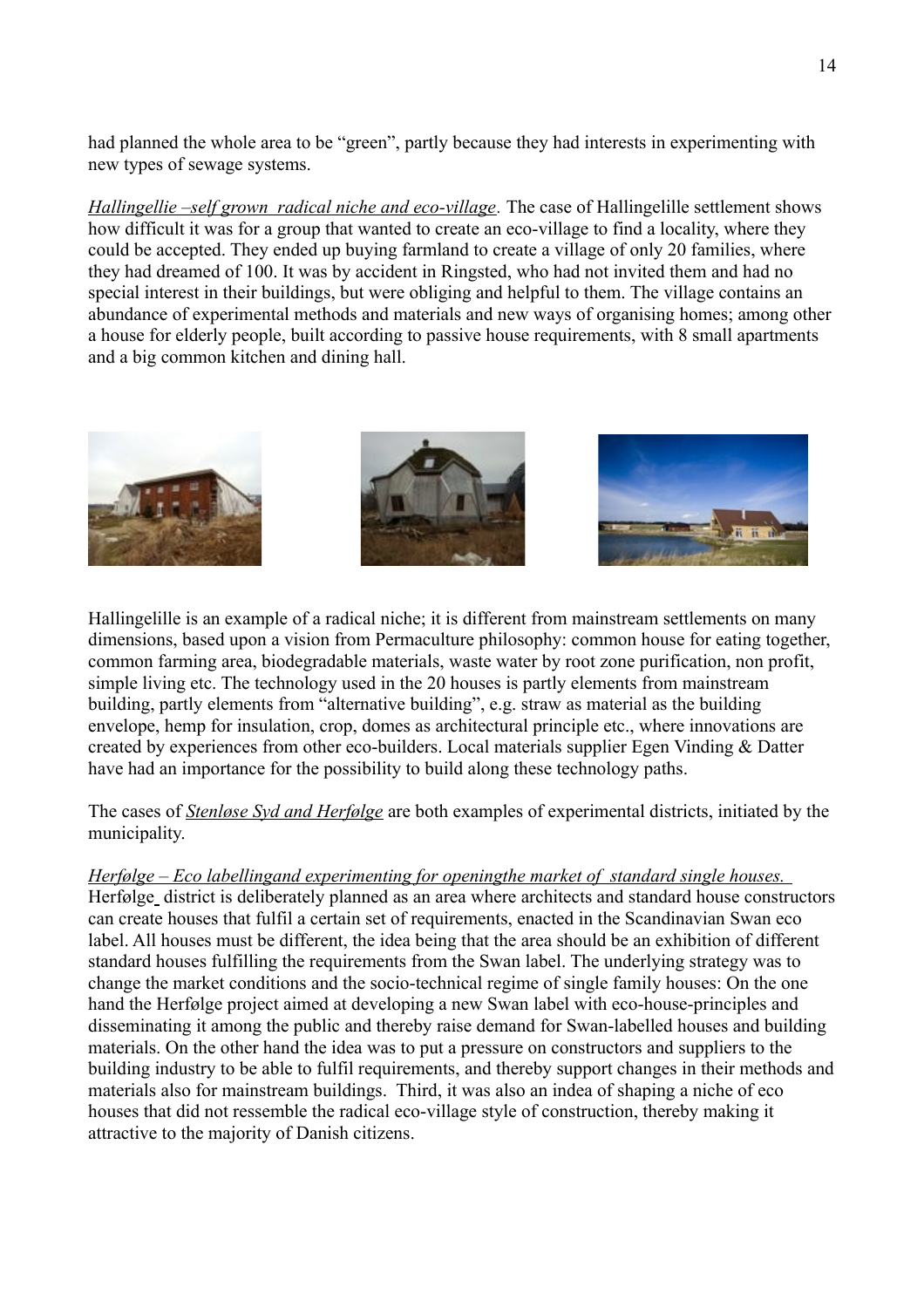





Køge municipality was able to set these requirements as they owned the land area. The idea was developed by the "Det grønne hus" (The green house), which is an independent organisation, supported by the municipality and working closely together, but owned by a number of local organisations. They did all the planning and organisation of the communication of the requirements to the construction sector, which were invited in for reflexive negotiations on eco construction options and for pre-approvals before a public tender. They arranged an exhibition of the incoming proposals and drawings, and they afterwards did a big job in giving advice and informing about the rules of the Swan label. The build houses serves as demonstration objects for the public, and thus it may be labelled a second order learning object.

 *Stenløse Syd - district planning with eco requirements.* Stenløse Syd is a district in Egedal municipality consisting of up to 800 dwellings when fully built. This is also an area where the municipality made a set of eco- and energy requirements for new buildings of relevance to the local community: nature protection, low-energy building and solar heating systems on each building, rain water infiltration on-site, no use of PVC and pressure-creosoted wood to avoid waste problems. The idea was developed in the local Agenda-21 strategy and integrated in the municipality spatial district plan and was regarded an experiment for how to plan and build new districts of the community. The plans for nature, waste water, energy supply and street lamps (diode light) were integrated with the demands to the constructors and owners of the buildings. An immense search process of more sustainable technologies and constructions had taken place by staff members in the municipality, as explorative studies of how to enforce the green construction ideas in juridical binding contracts etc. The actual development of the areas required also deep technical discussions with constructors and entrepreneurs, encouraging companies to look for the alternative technical solutions that were at stake. There was an underlying wish to influence the building sector and the market, and especially to make a show case for normal families of the potentials in normal, but sustainable dwellings. But the main focus was to create a good and sustainable town district.







Stenløse Municipality made a major achievement in influencing the political and regulatory landscape, as they drafted a thorough proposal for enhancing eco construction practise in various ways whereby municipalities may impact construction in a more sustainable matter. By establishing an innovative and smart way for mandatory low energy requirements for new dwellings, on sites owned by Stenløse municipality, they were a frontrunner in showing the options. By lobbying and publishing reports on the issue all municipalities were given the option of drafting district plans, which operated with mandatory energy class demands (e.g. class II, see above) to houses build in the district.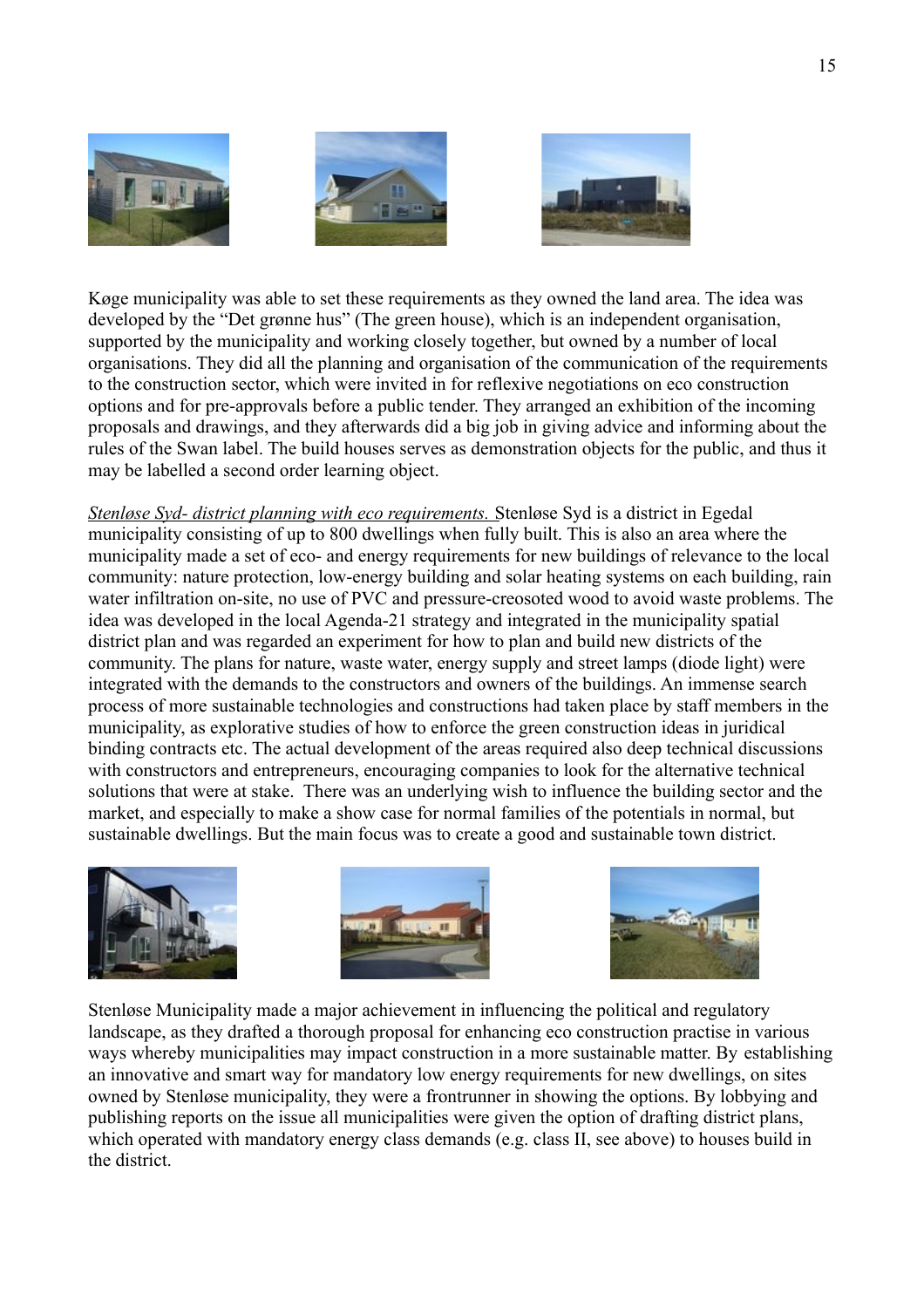For both Stenløse Syd and Herfølge, follow-up investigations of the people who moved into these houses have shown that they like the way their houses are built and value the energy-saving and nature-protecting aspects, but these aspects were not primary reasons for them to move in – some people didn't even know that these special requirements existed! (Quitzau, 2009) So these niches cannot be said to differ from mainstream in all dimensions and represent so to speak niches close to or almost embedded in the mainstream development.

 *H2-college in Herning- passive house and hydrogen energy technology.* The H2-college is an example of a single-issue niche as well as a market-driven niche according to the above mentioned differentiations. The Fruehøjgård Cooperative Housing Society has build a new section of their student apartments as a geothermal heated passive house standard construction. In the same complex they have built a student house with solar cells on the roof top and a hydrogen system in the cellar for provision of electricity. The hydrogen system shall store wind energy and convert it to electricity for the settlement. As a cooperative housing society they have the ability to make a coherent plan for a complex of buildings and use their ownership to create niches for different experiments. They have previously made experiments involving the users of institutions in the planning of a retrofitting of some of their buildings, and they have future plans for a retrofitting a residential building up to passive house standard. Thus, this building experiment is an element in a strategy for this housing society. Furthermore, they participate very actively in a new organisation for greener cooperative houses in order thereby to influence the whole cooperative housing sector.

They tried as part of the experiment to involve Danish standard house companies in developing elements for the passive house body; but nobody were able to do it at the price wanted and nobody were at that time interested in joining the experiment. They had to make the contract with German standard house builders; Germany has a widespread passive house tradition and experienced and industrialised – and cheap – constructors of building elements. The price of the elements were 40% cheaper than the Danish offers, and the whole building ended up 8% cheaper than similar normal buildings around, according to the director of Fruehøjgård. This experiment is thus aiming at a innovation dissemination effect on in the construction sector, in order to make it cheaper and serves also as an "icon" (Smith 2007).

The municipality of Herning has been a partner in the network who was engaged in the building experiment, not as an active part but as an adviser and helper in getting the necessary permissions and contacts etc. Herning has adopted a policy of Green Growth since early nineties, and they have a long history of creating networks and supporting initiatives from local actors. Furthermore, they have participated especially on the hydrogen project, as they have special interests in furthering initiatives on Hydrogen. Since 2002 they have actively worked for Herning as a Hydrogen city and supported networking and activities that could promote knowledge and innovations in hydrogen technology. They have granted the Hydrogen plant at H2-college an amount of money.

Although the municipality has not initiated this niche, they have obviously incorporated it in their own strategy for development of green technology and green institutions. The long tradition for establishing networks, supporting initiatives from local actors and looking for new opportunities and combining the interests of different actors has also been a support for Fruehøjgård: they have easily been able to find interested actors and create cooperation around their projects, especially around the hydrogen plant. Installation of the hydrogen plant can be said to be a single-issue niche,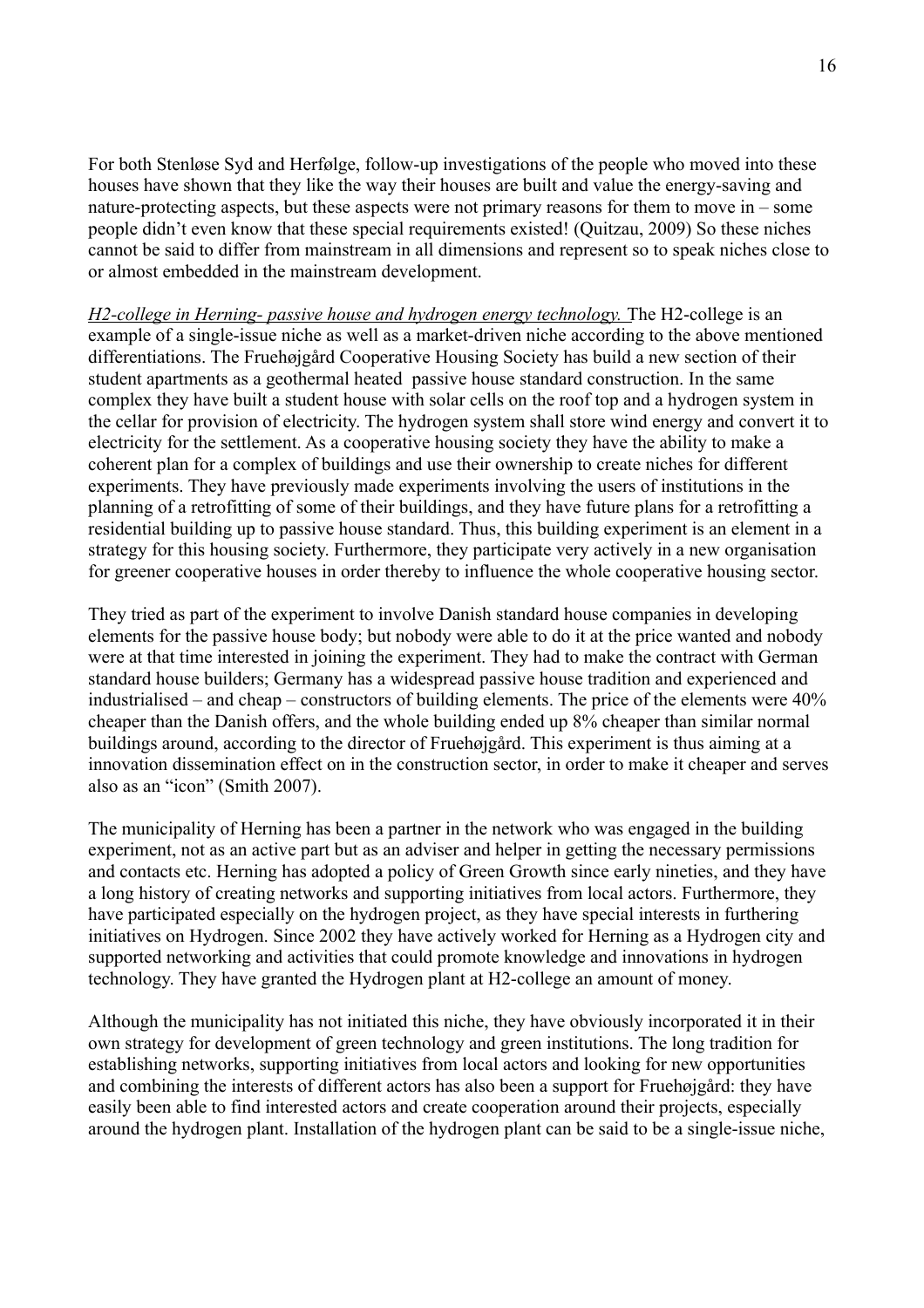but there is no single actor interested in producing it, as it is not a mature technology. Therefore it can only be realised by cooperation among a network of actors that are interested in it.

Thus Herning is an example of a municipality who actively practises green niche management as an incorporated element in their development strategy. The way they do it, can be characterised as a kind of social entrepreneurship: they contribute to a local cultural identity as a Green city, they facilitate networking among local actors, they support specific trajectories and try to create niches for their development (hydrogen cars, hydrogen exhibition and development facilities, hydrogen network and domestic hydrogen systems), and they support other local green activities (climatevillage, green city centre etc).

# *Discussion*

The 4 cases represent different niche types and different aims with the niche experiments, but also different ways of niche management and strategic incorporation in a general strategy of the municipality or involved actors.

|                           | <b>Type</b>            | <b>Initiator</b> | Aim               | Municipal          | Deliberate regime      |
|---------------------------|------------------------|------------------|-------------------|--------------------|------------------------|
|                           |                        |                  |                   | <b>Strategy</b>    | targeting              |
| Hallingelille             | Radical self           | Residents        | Eco niche         | <b>Non</b>         | Eco-villages to be     |
| /Ringsted                 |                        |                  | development       |                    | dispersed by but as    |
|                           |                        |                  |                   |                    | niches                 |
| Herfølge                  | Local reg.             | Municipal        | Market & supplier | Part of local A.21 | Market changes by      |
| /Køge                     | embedded               | Agenda 21        | influence, show   | strategy,          | new eco label,         |
|                           | new energy             |                  | case or icon      |                    | cognitive concepts     |
|                           | <b>Standards</b>       |                  |                   |                    |                        |
| <b>Stenløse</b>           | Local reg.             | Municipal        | Market & supplier | Spatial district   | Market changes by      |
| Syd/Egedal                | embedded               | Agenda 21        | influence, open   | planning and local | pushing suppliers,     |
|                           | Eco energy             |                  | for new type of   | A.21 strategy      | spatial planning rules |
|                           | <b>Standards</b>       |                  | district planning |                    | & cognitive concepts   |
| H <sub>2</sub> -college / | Market em-             | Cooperative      | Technology        | Assisted by        | Making a showcase      |
| <b>Herning</b>            | bedded, H <sub>2</sub> | housing          | dissemination and | business and       | for clean energy       |
|                           | and passive            | company          | Innovation        | green innovation   | supply and pushing     |
|                           | issues                 |                  |                   | politics           | for industrial passive |
|                           |                        |                  |                   |                    | house elements         |

The differences seem to be founded in the local conditions and opportunities and the way a green strategy fits in with the local conditions.

*History and capacities* in the municipality appears to be important factors for green strategies and niche development. The actively involved municipalities have had a record of very active Agenda-21 coordinators. Two of the cities have a long tradition of green activities from the 90'ies and forward (Køge and Herning). Herning and Egedal/Stenløse has integrated the Agenda-21-activities in the administration and has gained a role of entrepreneurship among the local actors. For Herning it was part of its normal strategy to get involved in the H2-college building. Køge has kept the Agenda-21 activities outside the municipal administration so the ordinary administration was not much influenced by the experiments. Egedal has had Agenda-21 activities as part of the spatial planning politics and administration for several years. Thus the district plan and initiatives for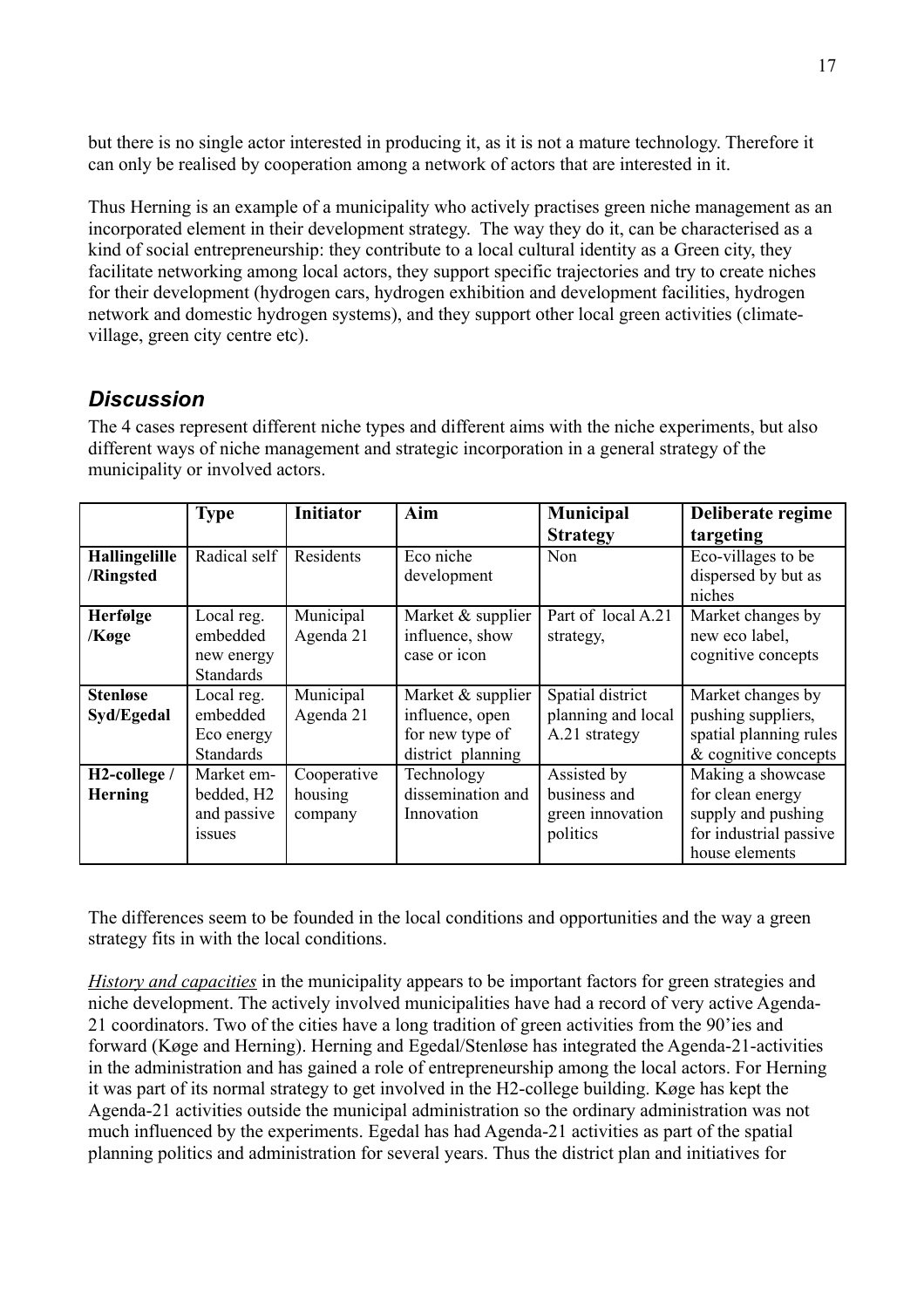Stenløse Syd was founded in the normal administrative work of the municipality and could be integrated in general planning and to some extend in practices in related departments.

 *The local sectoral context*, in term of structure and innovativeness of the construction sector, has conditioned the projects. In Herning innovation and clean technology is relevant for many local actors – from wind power companies, energy suppliers to technical schools and bicycle shops. And Herning is a central city for many types of producers, especially machine factories, and small and middle-sized mechanical and electrical producers. Ringsted, Køge and Egedal are all situated at Zealand, where the contact with local construction and housing professionals is not so obvious and there are not as many producers.

Differencies in the market for creative houses seem to be important, too. in the cities close to Copenhagen more people are able to pay for expensive houses and more people are interested in ecology and innovative houses than in Herning. Therefore, areas with good facilities, nice surroundings, sound and creative buildings as Hallingelille and Stenløse Syd can find inhabitants, willing to pay the price (Stenløse Syd) or accept the radicality (Hallingelille). Herfølge is situated in a less attractive locality and has in the wake of the crisis experienced problems in selling the houses.

Many other conditions may be important for the involvement of the municipality. But instead of seeing the different conditions as barriers, the policies could take the opposite view: to investigate the local conditions in order to find resources: which conditions can be resources for niche projects of sustainable housing? Do we have certain companies that might be interested? Local energy resources? Creative inhabitants?

The municipality of Odsherred have been a show case for another kind of responsive opening to an eco-village named 'Fri og Fro'. Here the municipality have been inviting members of the community organisation for drafting spatial planning and technical standards and welcomed the community as bringing new dynamics to the region. Roskilde municipality has step by step also played an open role in dialogue with the eco-village Munksøgaard in the period 1996-2000, whereby new approaches to on-site sanitation, water and waste handling, renewable energy supply, and smart integration of nature's space and biodiversity were learned. The municipality have adopted many of the sustainability principles from Munksøgaard into the planning of larger community building sites, e.g. on social cohesion, waste handling, energy supply and energy saving measures.

In these years the municipalities start to respond to the challenges from climate changes and the financial crisis by formulating climate plans and making plans for retrofitting their own buildings and the city as a whole. Many municipalities have taken interesting steps towards formulating strategies including buildings and experiments with new technologies. The front runners seem to compete on ideas for  $CO_2$ -reduction, that might give a good brand for the municipality (Climate community, Green growth, Green Cities, energy city etc.). There is also a willingness to learn from others and to give own experiences to others, in networks, at meetings etc.

To create niches and to support local niche-ideas by social entrepreneurship in specific local transition places, can be an important way to support innovation processes towards more sustainable buildings. In these years there are abundant options for creative policies to integrate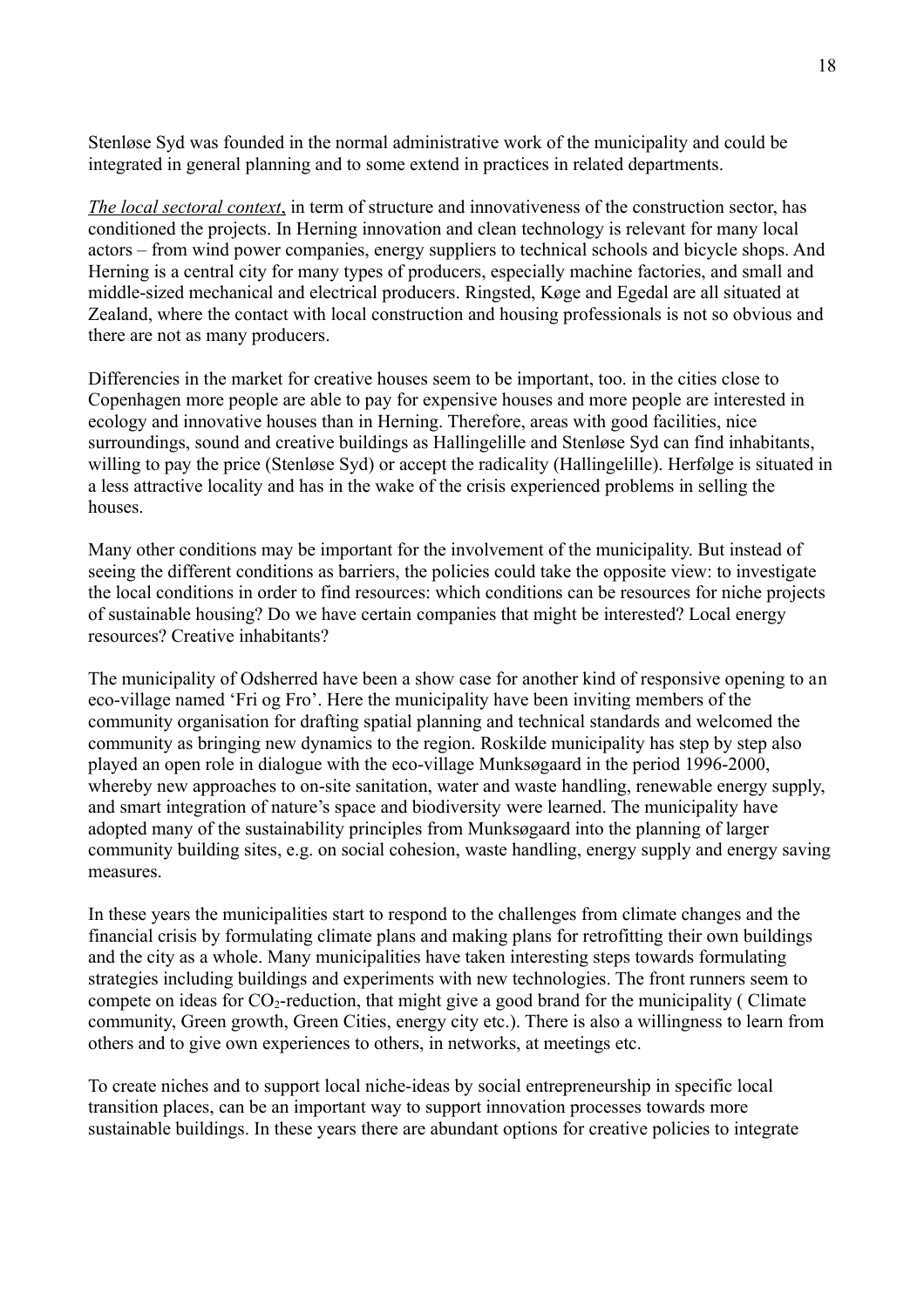efforts on housing, building technology, innovative companies, new technology, city development, CO<sub>2</sub>-reduction and climate adaptation in other aspects in holistic niche projects.

### **Final remarks**

In the paper we have described a specific Danish development, where lack of central national initiatives has made the development of sustainable solutions a process led by emerging local projects. Despite this specific context, it is assessed that the observed dynamics have a wider bearing.

Transition programs have to devote attention to local projects and initiatives, and as part of this examine and elaborate on possible roles of local policy agents as municipalities and regional authorities. Construction is a special case, where this becomes an evident task. But it would equally apply to other sectors such as mobility and energy. Transition agendas (e.g. Kemp/Loorbach 2006) often are conceptualised as central staged projects/processes; multi level governance models addressing levels of strategies, tactics (…) and staged experimental activities. Local situated processes are involved (ibid), but the tendency is a focus is transition arenas, processes and actors on the sectoral level. Here, and as Adrian Smith has started with (Smith, 2007) further studies of local transition places may turn out to be a fruitful approach.

In this paper, we have exploited transition roles and opportunities of municipalities by focusing on them as privileged agents in the formation of local situated socio-technical experimental projects both as possible drivers, and as part of the institutional and path-preserving set up of the dominant regime. However, municipalities can in other ways influence on transition processes, e.g. by being part of the selection environment (as often is the case, also in construction), that includes all such activities as green procurement, energy planning and management, and projecting of public buildings.

In a policy perspective, having municipalities as transition agents would require both changed perceptions and competences/capacities of municipalities. The range and challenge of such a changed perception and practice has been indicated by the case of Stenløse Syd. Taking the role of transition agent would compete with other and more dominant agendas of municipalities.

### **Literature**

- Bergek, A. et al. (2005), 'Analyzing the Dynamics and Functionality of Sectoral Innovation Systems a Manual'. Paper presented at *The DRUID Tenth Anniversary Summer Conference 2005 on dynamics of industry and innovation: organizations, networks and systems*, Copenhagen, Denmark, June 27-29.
- BR06 (2006), *Building Regulation 2006*, Danish Enterprise and Construction Authority.
- Brown, H.S., Vergragt P.J. (2008), 'Bounded socio-technical experiments as agents of systemic change: The case of a zero-energy residential building', *Technological Forecasting & Social Change*, 107-130.
- Brown, H.S., Vergragt, P., Green, K., Berchicci, L. (2003), 'Learning for sustainability transition through bounded socio-technical experiments in personal mobility', *Technology Analysis & Strategic Management*, 15(3), 291-332.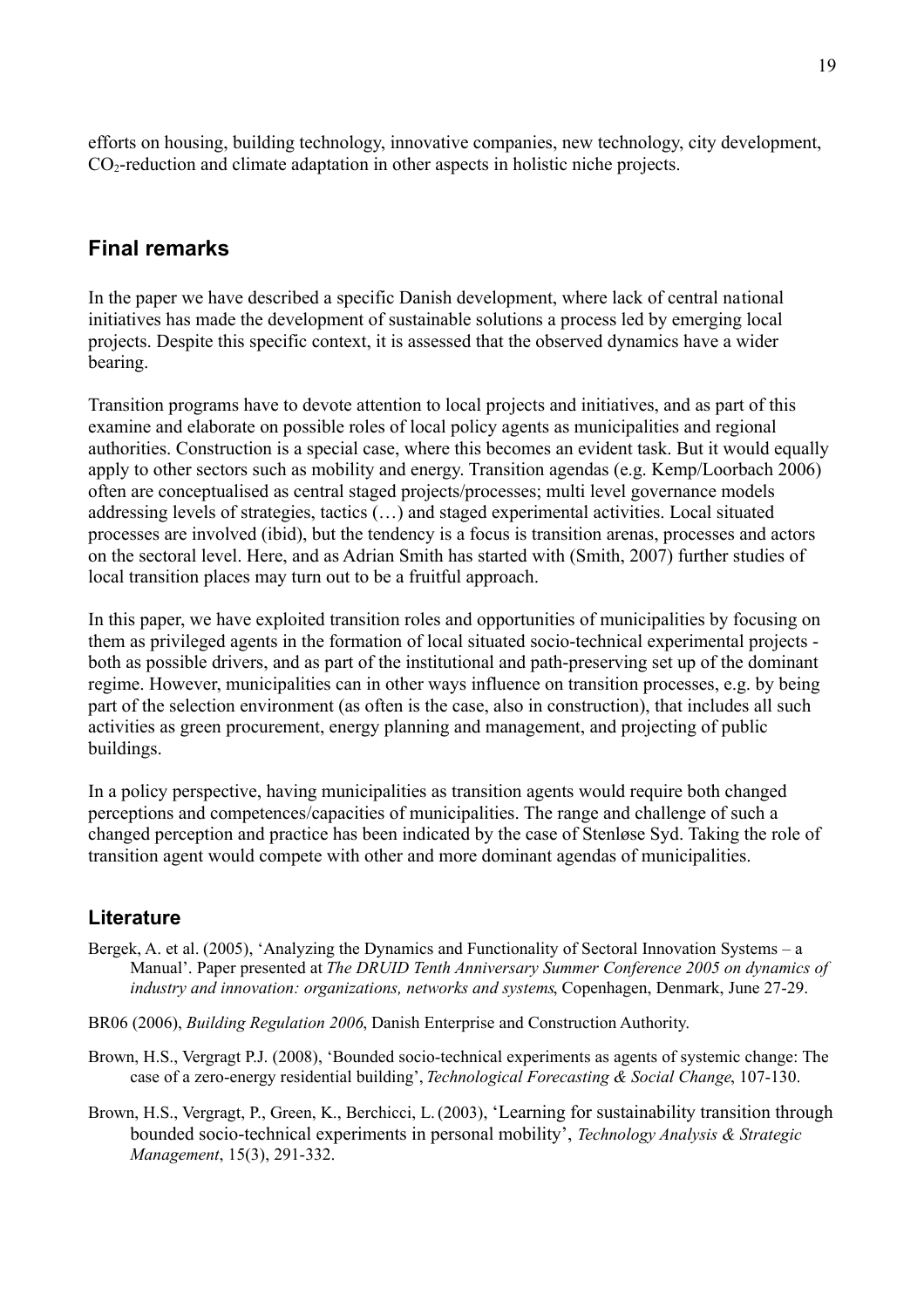- Erhvervs- og byggestyrelsen [Danish Enterprise and Construction Authority] og byggefondenKuben (2007) PLUS-netværket: *Partnering gennem Læring, Udvikling og Samarbejde Udvikling og innovation i byggeriet gennem forsøgsbyggerier* [PLUS Network: Partnering through learning and co-operation, development and innovation in the construction sector through experimental projects], April 2007.
- EU-commission (2008), Communication from the commission, *The Sustainable Consumption and Production and Sustainable Industrial Policy Action Plan*, COM(2008) 397, final, Brussels, 16.7.2008.
- Geels, F.W. (2004), 'From sectoral systems of innovation to socio-technical systems: Insights about dynamics and change from sociology and institutional theory', *Research Policy* 33:6-7, 897-920.
- Gouldson, A., J. Murphy (1997), Ecological Modernisation: Restructuring Industrial Economies. *In* M. Jacobs (ed.), *Greening the Millennium. The new politics of the Environment*. Oxford:Blackwell Publishers. pp. 74-86.
- [Gram-Hanssen, K.](http://vbn.aau.dk/research/gramhanssen_kirsten%5C(5724766%5C)/) ; [Jensen, J.O.](http://vbn.aau.dk/research/jensen_jesper_ole%5C(5725227%5C)/)[Green buildings in Denmark. From radical ecology to consumer oriented](http://vbn.aau.dk/research/green_buildings_in_denmark_from_radical_ecology_to_consumeroriented_market_approaches%5C(10096657%5C)/) [market approaches.](http://vbn.aau.dk/research/green_buildings_in_denmark_from_radical_ecology_to_consumeroriented_market_approaches%5C(10096657%5C)/) In : S. Guy ; S. Moore (eds.): *Sustainable architecture*. London : Marcel Dekker , 2004. s. 165-185
- Gruntmij/Carl Bro (2009), *Kommunebarrierekatalog. Rapport vedrørende kommunernes barriereopfattelse for implementering af CO2 reducerende tiltag*. [Municipality Barrier Catalogue: Report on the municipalities' perception of barriers to implementation of CO2 reducing initiative], February 2009.
- Holm, J. et al (eds.) (2007), *Økologisk modernisering på dansk brud og bevægelser i dansk miljøindsats [Ecological Modernisation in Danish – dynamis and fractures,,* Copenhagen:Frydenlund.
- Holm, J., O. E. Hansen, B. Søndergård (2003), 'Environmental Policy and environment-oriented Technology Policy in Denmark', in Schrama G. and S. Sedlacek (eds.*), Environmental and Technology Policy in Europe - Technological Innovation and Policy Integration*, p. 59 - 96, Dordrecht:Kluwer.
- Holm, J., I. Stauning (2007), 'Hvordan skal vi bygge og bo? Miljøomstilling i byggeriet' [How are we going to build and live – Transitions in Construction], in Jensen A. et. al.: *Planlægning i teori og praksis,* Roskilde Universitetsforlag.
- Jacobsson, S., A. Bergek (2004), 'Transforming the energy sector: the evolution of technological systems in renewable energy technology', *Industrial and Corporate Change*, 13(5):815-849.
- Jänicke, M. (2000), *Ecological Modernisation Innovation and Diffusion of Policy and technology*, FFU working paper, Berlin.
- Jensen, N.A., M. Elle, J.O. Jensen (1998), *Byøkologiske løsninger status for viden og erfaringer*, [Solutions for Urbasn Ecology – knowledge and experiences] Boligministeriet.
- Jensen, O.J., Gram-Hanssen K. (2007), Økologisk modernisering af bæredygtigt byggeri [Ecological modernisation of sustainable construction] in Holm, J. et al. *Økologisk modernisering på dansk. Brud og bevægelser i miljøindsatsen* [Ecological modernisation in Danish. Ruptures and changes in environmental work], Copenhagen: Frydenlund.
- Kemp, R. et al. (1998), 'Regime shifts to Sustainability through processes of niche formation: The approach of strategic niche management', *Technology Analysis and Strategic Management* 10:2, 175-196.
- Kemp, R., Loorbach D. (2006), 'Transition Management: a Reflexive governance approach', in Voß, J-P. et al. (eds) *Reflexive Governance for Sustainable Development, p103-130,* (Chelterham:Edward Elgar).
- Kemp, R., Rotmans J. (2001), 'The management of the co-evolution of technical, environmental and social systems', *International Conference towards Environmental Innovation Systems, Garmisch-Partenkirchen*, September 2001.